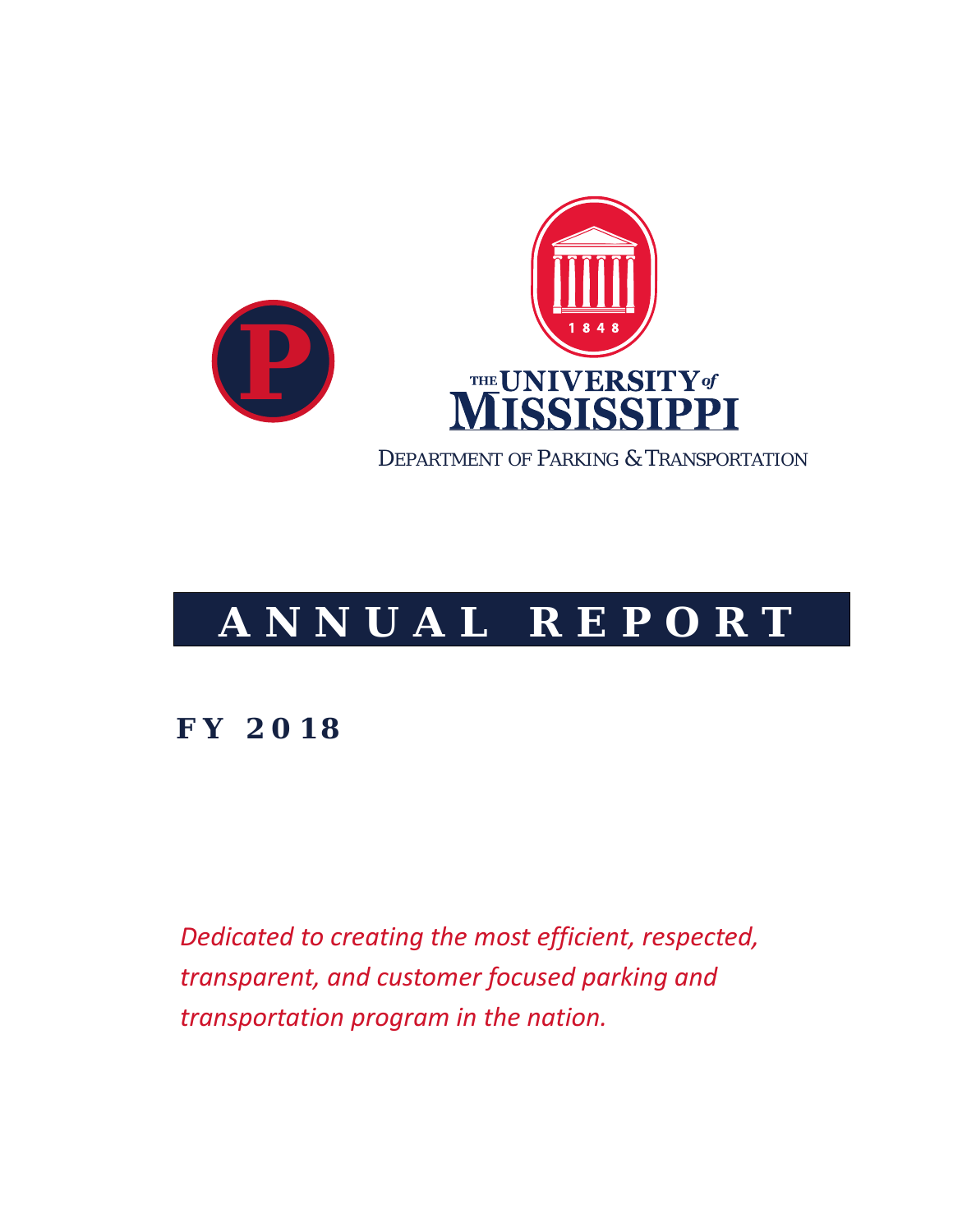# TABLE OF CONTENTS

|                                                  | 22 |
|--------------------------------------------------|----|
| Parking and Transportation Demand Management  24 |    |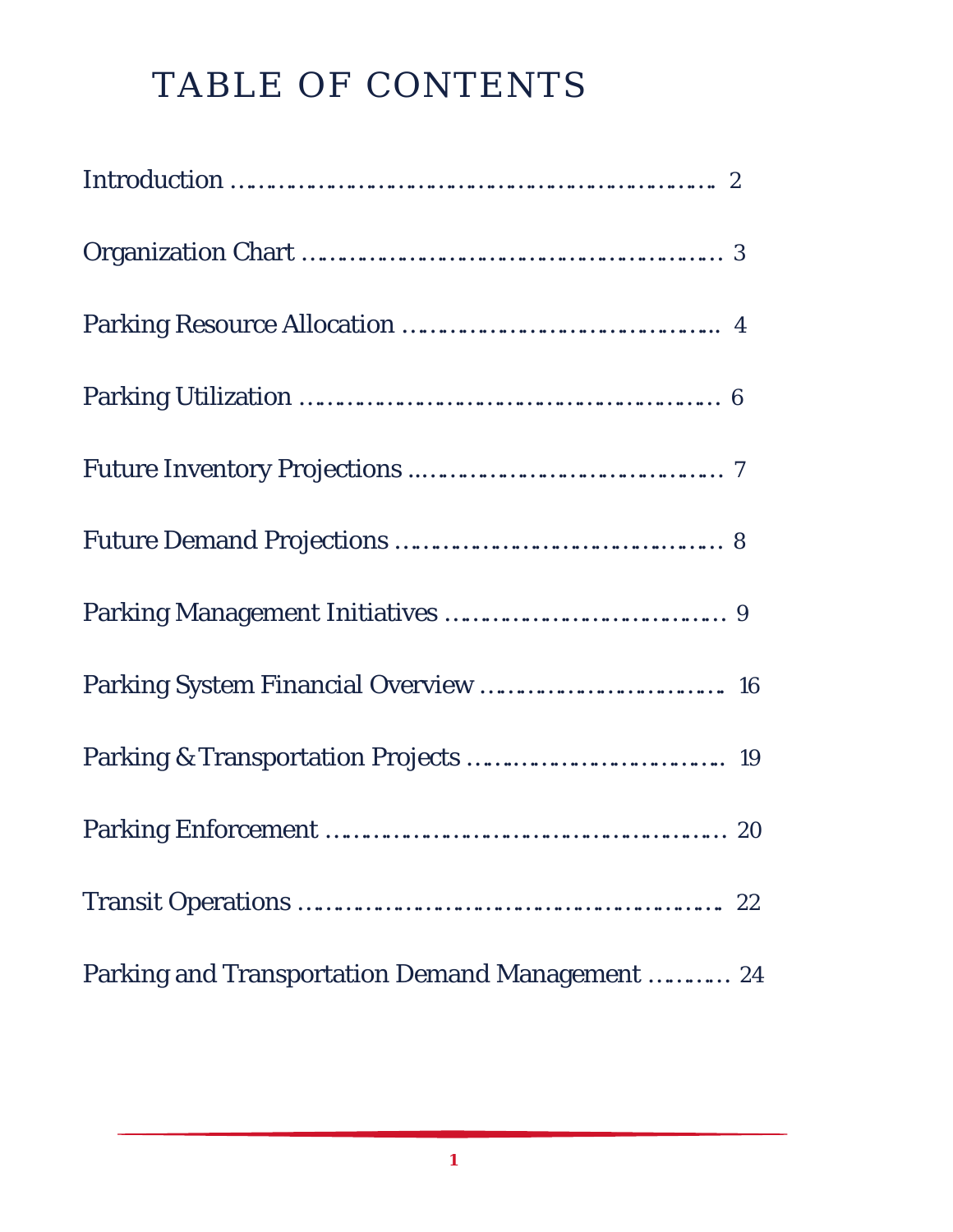# INTRODUCTION

### *O U R M ISSION*

TO PROVIDE EFFICIENT MANAGEMENT OF PARKING AND TRANSPORTATION RESOURCES WITH A FOCUS ON CUSTOMER SERVICE, FINANCIAL RESPONSIBILITY, INNOVATION, AND SUSTAINABILITY.

TO PROVIDE GUIDANCE AND ASSISTANCE TO THE CAMPUS COMMUNITY AND THE PUBLIC ON ALL PARKING AND TRANSPORTATION MATTERS .

# *V ALUES*

### *V ISION*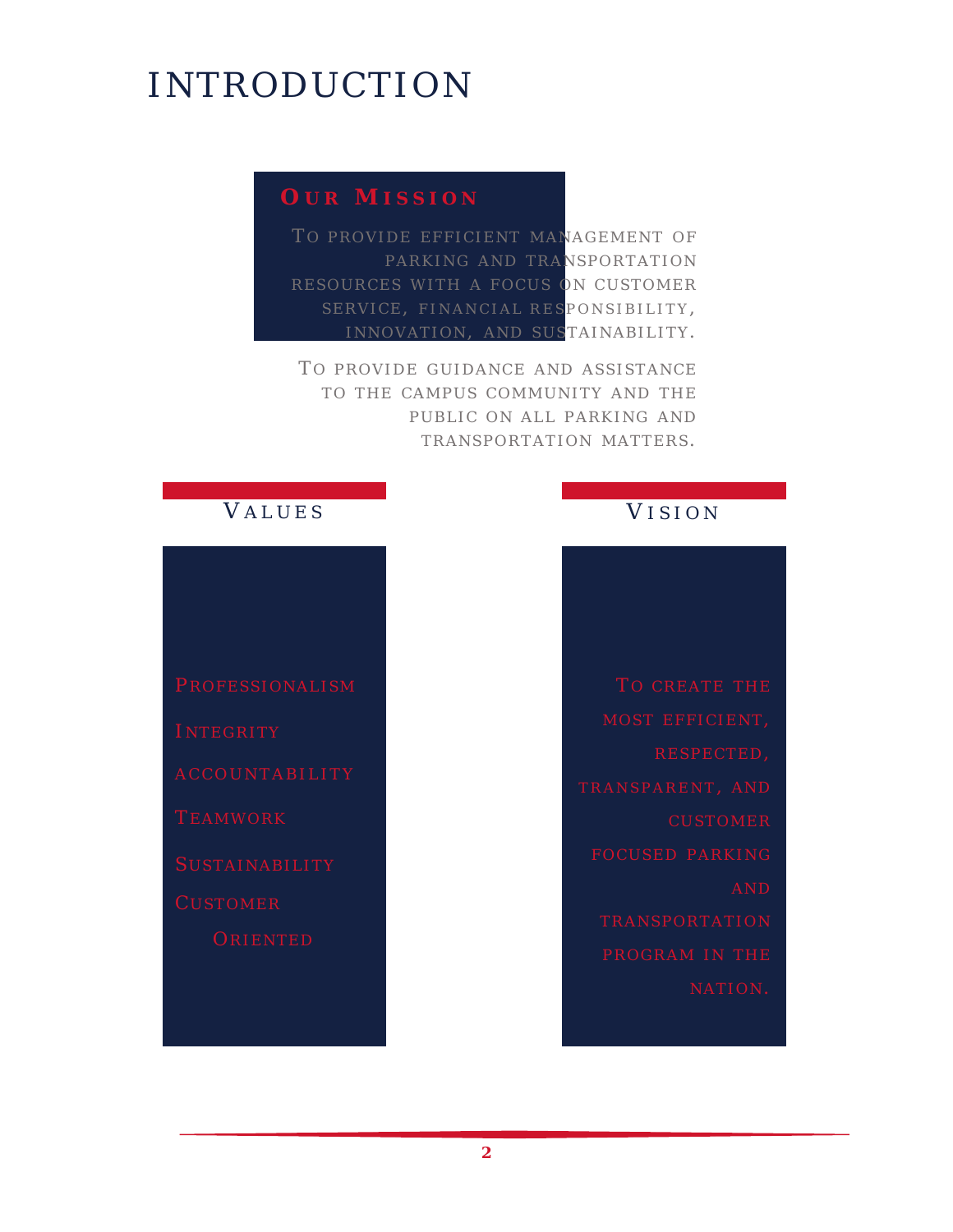# ORGANIZATIONAL CHART

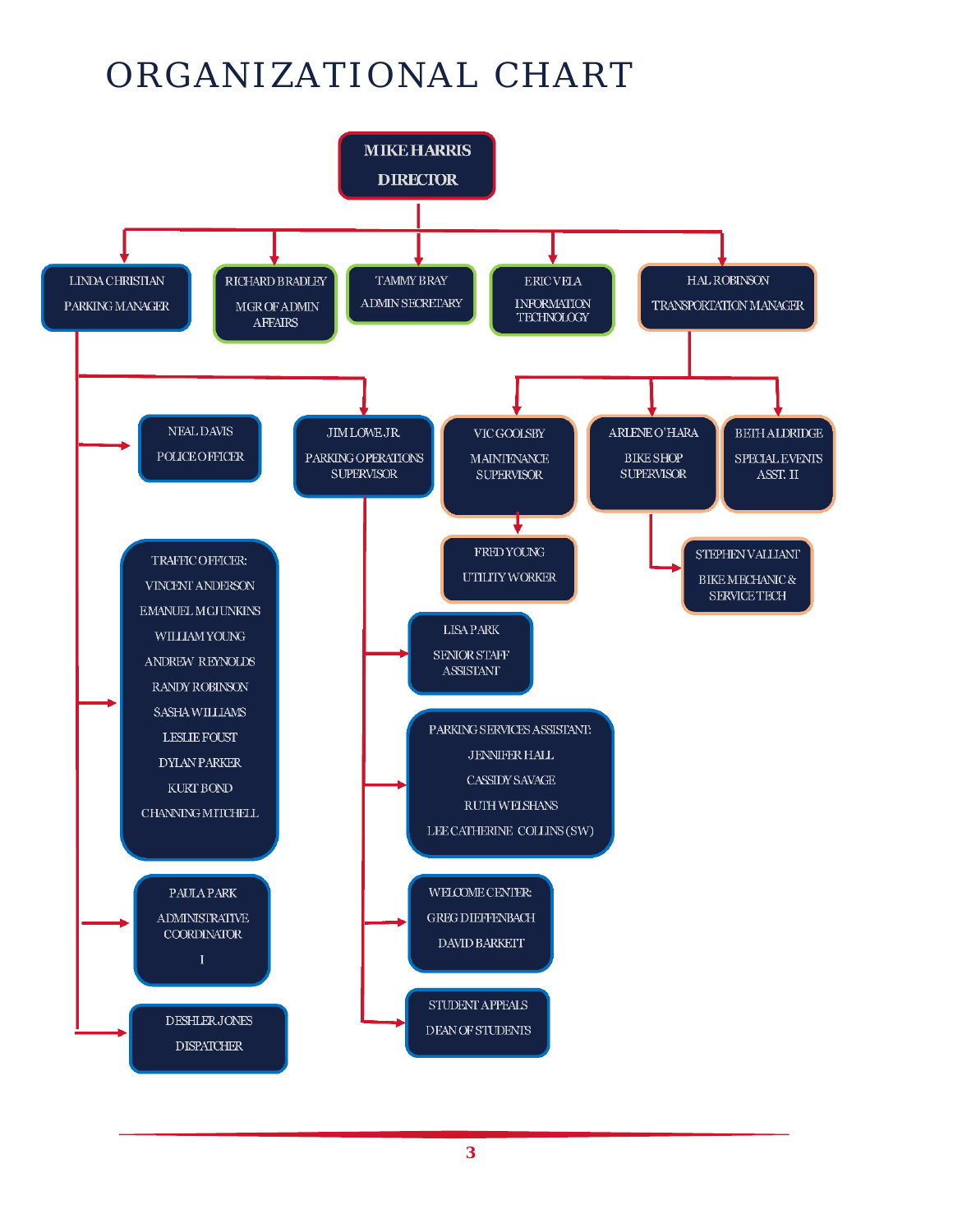# PARKING RESOURCE ALLOCATION



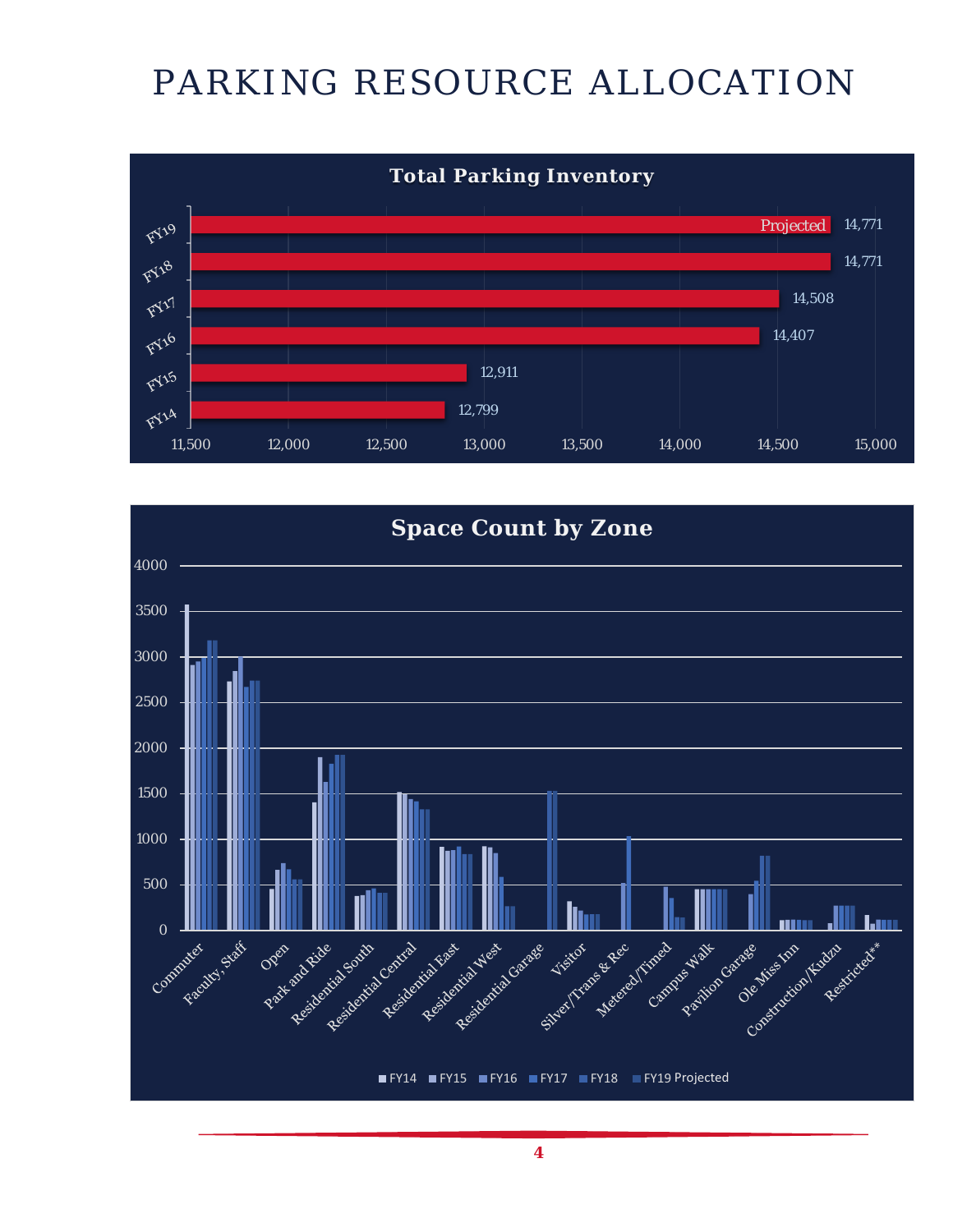# PARKING RESOURCE ALLOCATION

| <b>Parking Zone</b>        | S<br>u<br>r<br>f<br>a<br>$\mathbf c$<br>e | $\mathbf S$<br>t<br>r<br>$\overline{\mathbf{u}}$<br>$\mathbf c$<br>t<br>u<br>r<br>$\mathbf e$ | $\mathbf S$<br>t<br>r<br>e<br>$\mathbf e$<br>t | $\mathbf{O}$<br>f<br>f<br>$\blacksquare$<br>$\mathbf{s}$<br>i<br>t<br>e | T<br>i<br>m<br>e<br>$\overline{\mathbf{d}}$ | A<br>D<br>$\mathbf{A}$   | M<br>$\mathbf{o}$<br>t<br>$\mathbf{o}$<br>r<br>$\mathbf c$<br>$\overline{\mathbf{y}}$<br>$\mathbf c$<br>ı<br>$\mathbf e$ | $\mathbf R$<br>e<br>S<br>$\ddot{\textbf{e}}$<br>r<br>$\overline{\mathbf{v}}$<br>e<br>$\mathbf d$ | T<br>$\mathbf o$<br>t<br>a<br>ı<br>S<br>p<br>a<br>$\mathbf c$<br>e<br>S | A<br>$\overline{\mathbf{v}}$<br>a<br>i<br>$\mathbf{l}$<br>a<br>$\mathbf b$<br>1<br>$\mathbf e$ |
|----------------------------|-------------------------------------------|-----------------------------------------------------------------------------------------------|------------------------------------------------|-------------------------------------------------------------------------|---------------------------------------------|--------------------------|--------------------------------------------------------------------------------------------------------------------------|--------------------------------------------------------------------------------------------------|-------------------------------------------------------------------------|------------------------------------------------------------------------------------------------|
| Commuter                   | 2864                                      |                                                                                               | 321                                            |                                                                         |                                             | 45                       | $\overline{5}$                                                                                                           | $\overline{2}$                                                                                   | 3185                                                                    | 3138                                                                                           |
| <b>Faculty, Staff</b>      | 2684                                      |                                                                                               | 58                                             | Ξ                                                                       | Ξ                                           | 136                      | 50                                                                                                                       | 92                                                                                               | 2742                                                                    | 2514                                                                                           |
| Open                       | 562                                       |                                                                                               | ÷,                                             | $\overline{\phantom{a}}$                                                | $\blacksquare$                              | 27                       | $\mathbf{1}$                                                                                                             | $\equiv$                                                                                         | 562                                                                     | 535                                                                                            |
| <b>Park and Ride</b>       | ÷.                                        |                                                                                               | ÷,                                             | 1927                                                                    | $\equiv$                                    | 27                       | $\sqrt{2}$                                                                                                               | $\equiv$                                                                                         | 1927                                                                    | 1900                                                                                           |
| <b>Residential South</b>   | 381                                       |                                                                                               | 32                                             |                                                                         | $\blacksquare$                              | 13                       | $\Box$                                                                                                                   | $6\phantom{1}$                                                                                   | 413                                                                     | 394                                                                                            |
| <b>Residential Central</b> | 1283                                      | L,                                                                                            | 45                                             | ÷,                                                                      | $\equiv$                                    | 30                       | 24                                                                                                                       | 6                                                                                                | 1328                                                                    | 1292                                                                                           |
| <b>Residential East</b>    | 792                                       | ٠                                                                                             | 47                                             | $\overline{\phantom{a}}$                                                | $\blacksquare$                              | 16                       | $\Box$                                                                                                                   | 11                                                                                               | 839                                                                     | 812                                                                                            |
| <b>Residential West</b>    | 266                                       |                                                                                               |                                                | ٠                                                                       | Ξ                                           | 28                       | $\boldsymbol{6}$                                                                                                         | $\overline{3}$                                                                                   | 266                                                                     | 235                                                                                            |
| <b>Residential Garage</b>  |                                           | 1532                                                                                          |                                                |                                                                         | Ξ                                           | $\overline{\phantom{a}}$ | L,                                                                                                                       | ÷,                                                                                               | 1532                                                                    | 1532                                                                                           |
| <b>Visitor</b>             | 114                                       |                                                                                               | 64                                             |                                                                         | $\overline{a}$                              | 24                       | $\overline{3}$                                                                                                           | 11                                                                                               | 178                                                                     | 143                                                                                            |
| Metered, Timed             | 139                                       |                                                                                               | $\bf 8$                                        |                                                                         | 141                                         | $\boldsymbol{6}$         | $\blacksquare$                                                                                                           | $\blacksquare$                                                                                   | 147                                                                     | $\mathbf{0}$                                                                                   |
| <b>Campus Walk</b>         | 452                                       |                                                                                               |                                                |                                                                         | Ξ                                           | 11                       | ÷,                                                                                                                       | 52                                                                                               | 452                                                                     | 389                                                                                            |
| <b>Pavilion Garage</b>     | $\omega$                                  | 821                                                                                           |                                                | $\overline{\phantom{a}}$                                                | Ξ                                           | 17                       | 90                                                                                                                       | 20                                                                                               | 821                                                                     | 784                                                                                            |
| <b>Restricted</b>          | 119                                       |                                                                                               |                                                | $\overline{\phantom{a}}$                                                | $\overline{\phantom{a}}$                    | $\bf 6$                  |                                                                                                                          | 113                                                                                              | 119                                                                     | $\mathbf{0}$                                                                                   |
| Ole Miss Inn               | 112                                       |                                                                                               |                                                | ٠                                                                       | $\equiv$                                    | $\overline{5}$           | $\mathbf{1}$                                                                                                             | $\equiv$                                                                                         | 112                                                                     | 107                                                                                            |
| Construction               | 272                                       |                                                                                               |                                                |                                                                         |                                             | $6\phantom{1}6$          | L,                                                                                                                       | 266                                                                                              | 272                                                                     | $\mathbf{0}$                                                                                   |
| <b>Totals</b>              | 10,040                                    | 2,353                                                                                         | 575                                            | 1,927                                                                   | 141                                         | 397                      | 182                                                                                                                      | 582                                                                                              | 14,895                                                                  | 13,775                                                                                         |

**Total spaces** = Total # of parking stalls in a given zone **Total spaces** = Surface + Structure + Street + Off-site **Available** = Total # of parking stalls available for permitted customers **Available** = Total spaces – Metered/Timed – ADA – Reserved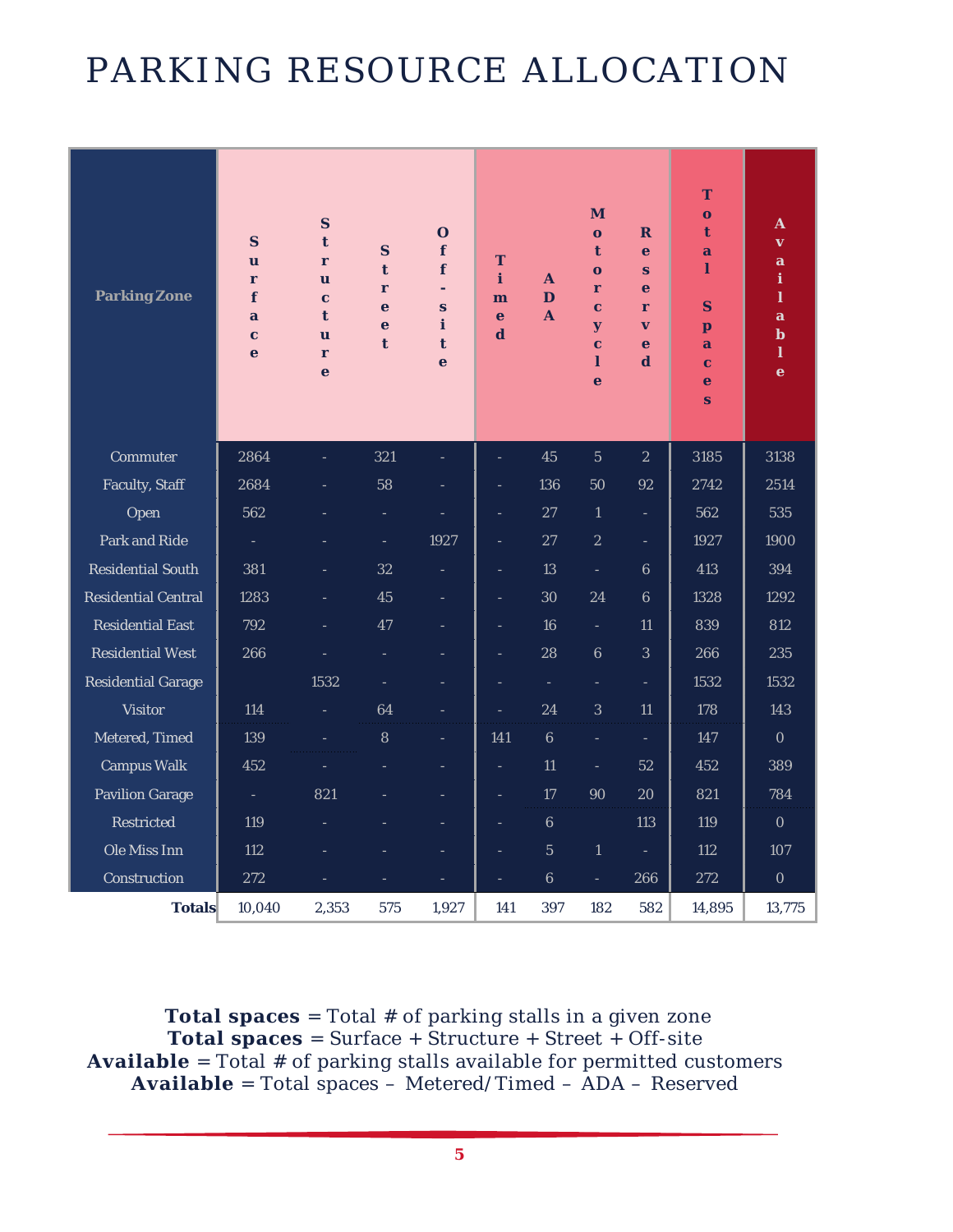# PARKING UTILIZATION

|                             |                                                       |                                                        |                                                                                         |                                                          | J-DAY F I <i>W</i> IO                                                                  |                                                                               |                                                                                       |                                                                                                       |                                                                                                                                  |                                                                                       |                                                                       |                                                                        |                                                                                        |
|-----------------------------|-------------------------------------------------------|--------------------------------------------------------|-----------------------------------------------------------------------------------------|----------------------------------------------------------|----------------------------------------------------------------------------------------|-------------------------------------------------------------------------------|---------------------------------------------------------------------------------------|-------------------------------------------------------------------------------------------------------|----------------------------------------------------------------------------------------------------------------------------------|---------------------------------------------------------------------------------------|-----------------------------------------------------------------------|------------------------------------------------------------------------|----------------------------------------------------------------------------------------|
| Plenty<br>Some<br>None      | 8<br>$\mathbf{0}$<br>$\mathbf{0}$<br>$\mathbf A$<br>M | 8<br>3<br>$\mathbf{0}$<br>$\mathbf{A}$<br>$\mathbf{M}$ | $9\phantom{.}$<br>$\ddot{\cdot}$<br>$\mathbf{0}$<br>$\overline{0}$<br>$\mathbf{A}$<br>M | $9\phantom{.}$<br>3<br>$\mathbf{0}$<br>$\mathbf{A}$<br>M | $\mathbf{1}$<br>$\overline{0}$<br>$\boldsymbol{0}$<br>$\mathbf{0}$<br>$\mathbf A$<br>M | $\mathbf{1}$<br>$\mathbf{0}$<br>3<br>$\bf{0}$<br>$\mathbf{A}$<br>$\mathbf{M}$ | $\mathbf{1}$<br>$\mathbf{1}$<br>$\mathbf{0}$<br>$\boldsymbol{0}$<br>$\mathbf{A}$<br>M | $\mathbf{1}$<br>$\mathbf{1}$<br>$\ddot{\cdot}$<br>3<br>$\overline{0}$<br>$\mathbf{A}$<br>$\mathbf{M}$ | $\mathbf{1}$<br>$\boldsymbol{2}$<br>$\ddot{\phantom{a}}$<br>$\boldsymbol{0}$<br>$\boldsymbol{0}$<br>$\, {\bf p}$<br>$\mathbf{M}$ | $\mathbf{1}$<br>$\overline{c}$<br>3<br>$\overline{0}$<br>$\, {\bf p}$<br>$\mathbf{M}$ | $\mathbf{1}$<br>$\overline{0}$<br>$\overline{0}$<br>$\mathbf{P}$<br>M | $\mathbf{1}$<br>÷<br>3<br>$\mathbf{0}$<br>$\, {\bf p}$<br>$\mathbf{M}$ | $\boldsymbol{2}$<br>÷<br>$\mathbf{0}$<br>$\mathbf{0}$<br>$\overline{P}$<br>$\mathbf M$ |
| <b>Coliseum South</b>       | 10.00                                                 | 9.90                                                   | 8.84                                                                                    | 7.46                                                     | 6.03                                                                                   | 4.76                                                                          | 4.48                                                                                  | 4.25                                                                                                  | 4.35                                                                                                                             | 4.39                                                                                  | 4.40                                                                  | 4.87                                                                   | 4.93                                                                                   |
| <b>Coliseum West</b>        | 4.91                                                  | 3.24                                                   | 1.78                                                                                    | 1.62                                                     | 1.28                                                                                   | 1.28                                                                          | 1.17                                                                                  | 1.17                                                                                                  | 1.20                                                                                                                             | 1.31                                                                                  | 1.62                                                                  | 2.09                                                                   | 2.55                                                                                   |
| <b>Ford Center</b>          | 9.29                                                  | 7.66                                                   | 4.70                                                                                    | 3.31                                                     | 2.56                                                                                   | 2.39                                                                          | 2.13                                                                                  | 2.24                                                                                                  | 2.90                                                                                                                             | 3.35                                                                                  | 4.22                                                                  | 4.66                                                                   | 5.06                                                                                   |
| <b>Jackson Ave Center</b>   | 10.00                                                 | 10.00                                                  | 10.00                                                                                   | 10.00                                                    | 10.00                                                                                  | 10.00                                                                         | 10.00                                                                                 | 10.00                                                                                                 | 10.00                                                                                                                            | 10.00                                                                                 | 10.00                                                                 | 10.00                                                                  | 10.00                                                                                  |
| <b>Jeanette Phillips</b>    | 10.00                                                 | 10.00                                                  | 10.00                                                                                   | 9.64                                                     | 9.02                                                                                   | 8.31                                                                          | 7.55                                                                                  | 7.40                                                                                                  | 7.47                                                                                                                             | 7.43                                                                                  | 7.65                                                                  | 7.86                                                                   | 7.94                                                                                   |
| <b>Khayat Law NE</b>        | 3.88                                                  | 2.49                                                   | 1.37                                                                                    | 1.26                                                     | 1.18                                                                                   | 1.18                                                                          | 1.15                                                                                  | 1.20                                                                                                  | 1.37                                                                                                                             | 1.69                                                                                  | 2.39                                                                  | 2.54                                                                   | 2.53                                                                                   |
| <b>Khayat Law NW</b>        | 10.00                                                 | 9.62                                                   | 6.52                                                                                    | 4.54                                                     | 3.62                                                                                   | 3.27                                                                          | 2.56                                                                                  | 2.60                                                                                                  | 2.92                                                                                                                             | 3.57                                                                                  | 5.01                                                                  | 5.31                                                                   | 5.50                                                                                   |
| <b>Kincannon Field</b>      | 9.97                                                  | 9.87                                                   | 7.78                                                                                    | 5.34                                                     | 4.02                                                                                   | 3.40                                                                          | 2.72                                                                                  | 2.60                                                                                                  | 3.08                                                                                                                             | 3.57                                                                                  | 4.44                                                                  | 5.04                                                                   | 5.47                                                                                   |
| <b>Music Building Lower</b> | 9.93                                                  | 9.09                                                   | 5.34                                                                                    | 3.90                                                     | 3.17                                                                                   | 2.74                                                                          | 2.32                                                                                  | 2.32                                                                                                  | 2.48                                                                                                                             | 2.83                                                                                  | 3.74                                                                  | 4.32                                                                   | 4.54                                                                                   |
| <b>Music Building West</b>  | 5.25                                                  | 3.79                                                   | 2.12                                                                                    | 1.61                                                     | 1.52                                                                                   | 1.50                                                                          | 1.44                                                                                  | 1.59                                                                                                  | 2.09                                                                                                                             | 2.62                                                                                  | 3.34                                                                  | 3.81                                                                   | 4.05                                                                                   |
| <b>NCPA Commuter</b>        | 9.93                                                  | 9.04                                                   | 6.45                                                                                    | 4.33                                                     | 3.36                                                                                   | 2.80                                                                          | 2.62                                                                                  | 2.48                                                                                                  | 2.58                                                                                                                             | 2.87                                                                                  | 3.06                                                                  | 3.15                                                                   | 3.24                                                                                   |
| <b>South Lot</b>            | 10.00                                                 | 10.00                                                  | 10.00                                                                                   | 10.00                                                    | 10.00                                                                                  | 10.00                                                                         | 10.00                                                                                 | 10.00                                                                                                 | 10.00                                                                                                                            | 10.00                                                                                 | 10.00                                                                 | 10.00                                                                  | 10.00                                                                                  |
| <b>Track East</b>           | 4.04                                                  | 3.98                                                   | 3.98                                                                                    | 3.98                                                     | 3.98                                                                                   | 3.98                                                                          | 3.98                                                                                  | 3.98                                                                                                  | 3.98                                                                                                                             | 4.04                                                                                  | 4.04                                                                  | 4.07                                                                   | 4.07                                                                                   |
| Turner/Coliseum             | 3.69                                                  | 2.61                                                   | 1.42                                                                                    | 1.34                                                     | 1.14                                                                                   | 1.22                                                                          | 1.22                                                                                  | 1.28                                                                                                  | 1.28                                                                                                                             | 1.34                                                                                  | 1.45                                                                  | 1.74                                                                   | 2.01                                                                                   |
| <b>University Place RV</b>  | 10.00                                                 | 9.71                                                   | 7.63                                                                                    | 5.68                                                     | 4.82                                                                                   | 4.27                                                                          | 3.86                                                                                  | 4.04                                                                                                  | 4.19                                                                                                                             | 4.27                                                                                  | 4.87                                                                  | 5.01                                                                   | 5.08                                                                                   |
| <b>West Road</b>            | 10.00                                                 | 9.71                                                   | 7.98                                                                                    | 6.35                                                     | 5.29                                                                                   | 4.42                                                                          | 4.03                                                                                  | 3.83                                                                                                  | 3.85                                                                                                                             | 3.97                                                                                  | 4.23                                                                  | 4.52                                                                   | 4.61                                                                                   |

**5-Day FY 2018**

Utilization was recorded hourly, Monday – Friday, during fall and spring semesters with:

1= no availability (Red) 5= some availability (Yellow/Orange) 10= plenty of availability (Green)

The numbers represented in the graph are the average for all the days in which data was recorded.

Park-N-Ride lots continue to have wide availability. Perimeter commuter lots see moderate availability during peak periods. Core commuter lots reach capacity to near capacity during peak periods ranging from  $9:00$  am  $-1:30$  pm. The increase in spaces and slight decrease in the space to permit ratio allowed for the utilization to increase only slightly from the previous year. It shall be noted that data is based on dispatcher subjective opinion and not based on exact numbers.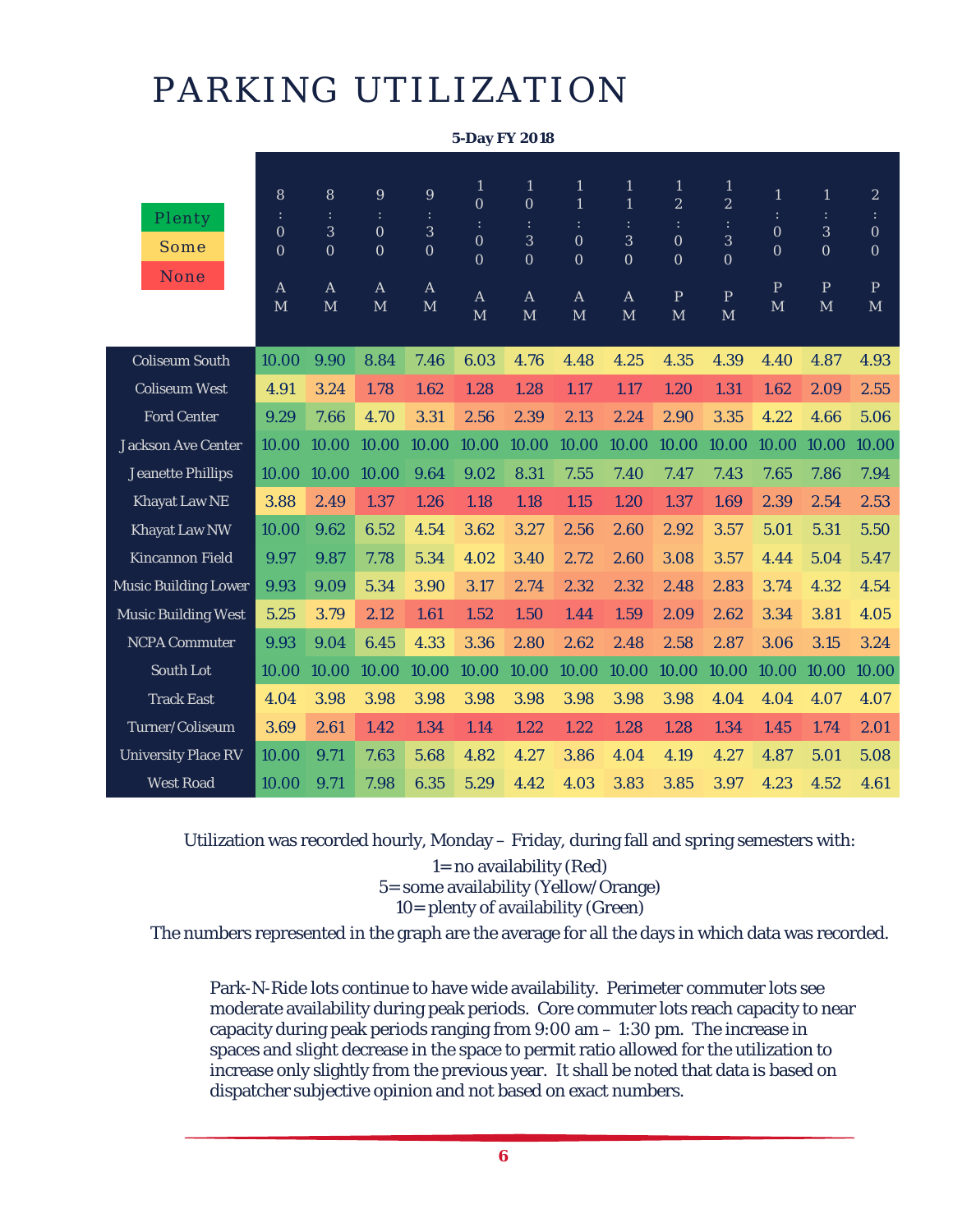# FUTURE INVENTORY

|                              | <b>FY18</b>        | <b>FY19</b>    | <b>FY20</b> |
|------------------------------|--------------------|----------------|-------------|
| <b>Parking Zone</b>          | <b>Space Count</b> | <b>Planned</b> | Planned     |
| <b>Residential South</b>     | 413                | 413            | 413         |
| <b>Residential Central</b>   | 1328               | 749            | 731         |
| <b>Residential East</b>      | 839                | 839            | 839         |
| <b>Residential West</b>      | 266                | 266            | 266         |
| <b>Residential Northwest</b> | N/A                | 550            | 550         |
| <b>Residential Garage</b>    | 1532               | 1532           | 1532        |
| <b>Residential Total</b>     | 4378               | 4349           | 4331        |
| Commuter                     | 3185               | 3185           | 3185        |
| <b>Faculty, Staff</b>        | 2742               | 2742           | 2813        |
| <b>Pavilion Garage</b>       | 821                | 821            | 821         |
| <b>Restricted</b>            | 119                | 119            | 119         |
| Open                         | 562                | 566            | 566         |
| Park-N-Ride                  | 1927               | 1927           | 2507        |
| <b>Daily Total</b>           | 9356               | 9360           | 10011       |
| <b>Visitor</b>               | 178                | 178            | 178         |
| Metered/Timed                | 147                | 143            | 161         |
| <b>Visitor Total</b>         | 325                | 321            | 339         |
| <b>Campus Walk</b>           | 452                | 452            | 452         |
| Ole Miss Inn                 | 112                | 112            | 112         |
| <b>Construction/Kudzu</b>    | 272                | 272            | 272         |
| <b>Other Total</b>           | 836                | 836            | 836         |
| <b>Total</b>                 | 14,895             | 14,866         | 15,517      |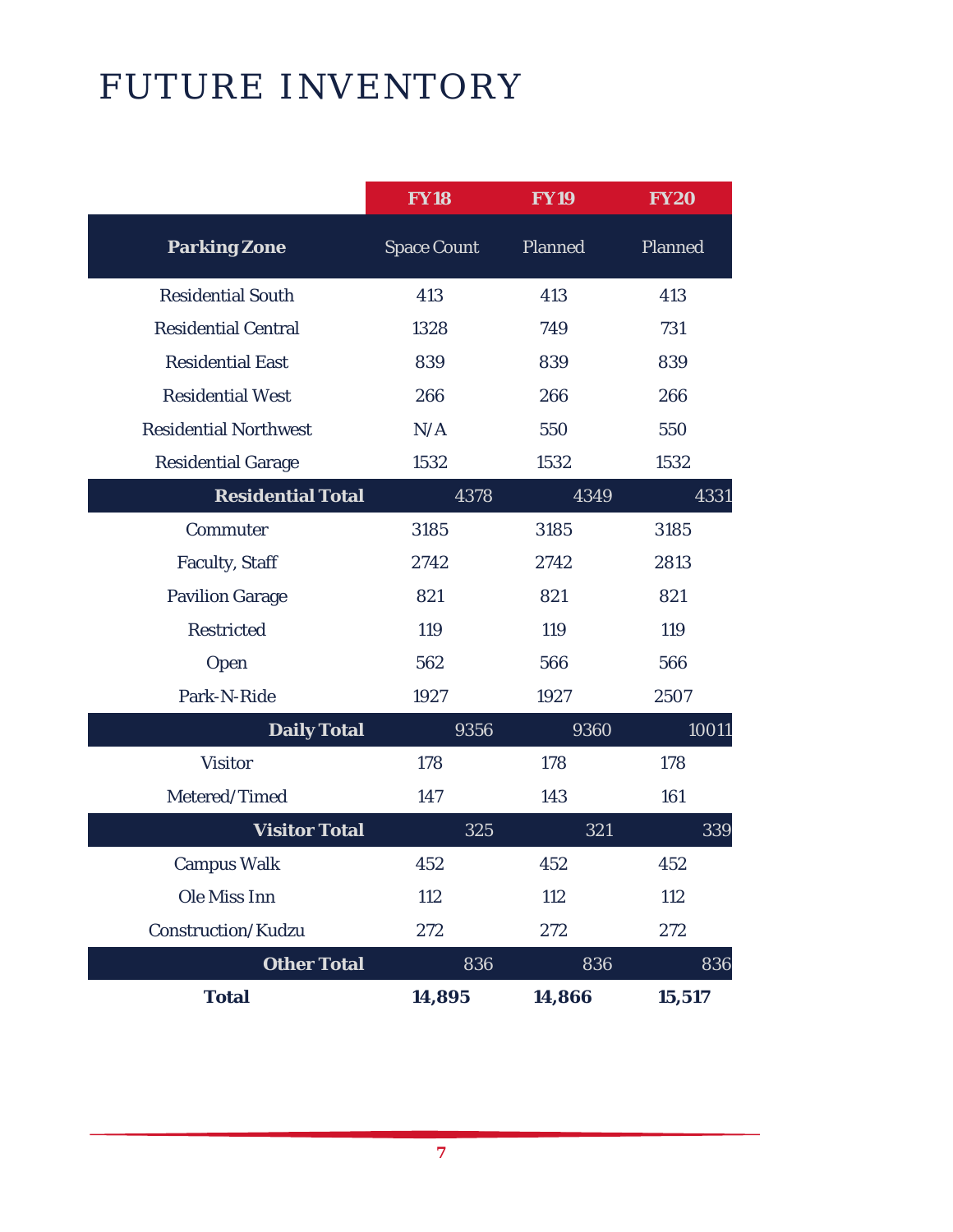# FUTURE DEMAND

|                           | <b>FY18</b>                       | <b>FY19</b>                      | <b>FY20</b> |  |  |  |  |  |  |
|---------------------------|-----------------------------------|----------------------------------|-------------|--|--|--|--|--|--|
|                           | Population <sup>1</sup>           |                                  |             |  |  |  |  |  |  |
| <b>Students</b>           | 20,351                            | 20,000                           | 20,150      |  |  |  |  |  |  |
| Faculty/Staff             | 4,530                             | 4,600                            | 4,715       |  |  |  |  |  |  |
| Combined                  | 24,881                            | 24,600                           | 24,865      |  |  |  |  |  |  |
| Permits Sold <sup>2</sup> |                                   |                                  |             |  |  |  |  |  |  |
| <b>Students</b>           | 15,157                            | 15,191                           | 15,450      |  |  |  |  |  |  |
| Faculty/Staff             | 3,374                             | 3,521                            | 3,610       |  |  |  |  |  |  |
| Combined                  | 18,531                            | 18,712                           | 19,060      |  |  |  |  |  |  |
|                           |                                   | Parking Spaces <sup>3</sup>      |             |  |  |  |  |  |  |
| <b>Students</b>           | 10,966                            | 310,970                          | 11,532      |  |  |  |  |  |  |
| Faculty/Staff             | 2,934                             | 2,934                            | 3,005       |  |  |  |  |  |  |
| Combined                  | 13,900                            | 13,904                           | 14,537      |  |  |  |  |  |  |
|                           | <b>Alternative Transportation</b> |                                  |             |  |  |  |  |  |  |
| <b>Students</b>           | 5,194                             | 4,809                            | 4,700       |  |  |  |  |  |  |
| Faculty/Staff             | 1,156                             | 1,079                            | 1,105       |  |  |  |  |  |  |
| Combined                  | 6,350                             | 5,888                            | 5,805       |  |  |  |  |  |  |
|                           |                                   | Permits: Space 5                 |             |  |  |  |  |  |  |
| <b>Students</b>           | 1.38                              | 1.38                             | 1.34        |  |  |  |  |  |  |
| <b>Residential</b>        | 0.95                              | 0.88                             | 0.92        |  |  |  |  |  |  |
| Commuter                  | 2.50                              | 2.40                             | 2.30        |  |  |  |  |  |  |
| Faculty/Staff             | 1.15                              | 1.20                             | 1.20        |  |  |  |  |  |  |
| Combined                  | 1.33                              | 1.35                             | 1.31        |  |  |  |  |  |  |
| Park N Ride               | 0.82                              | 0.57                             | 0.49        |  |  |  |  |  |  |
|                           |                                   | Permits: Population <sup>6</sup> |             |  |  |  |  |  |  |
| <b>Students</b>           | 0.74                              | 0.76                             | 0.77        |  |  |  |  |  |  |
| Faculty/Staff             | 0.74                              | 0.77                             | 0.77        |  |  |  |  |  |  |
| Combined                  | 0.74                              | 0.76                             | 0.77        |  |  |  |  |  |  |

1 FY20 based on growth trajectory in UM Mini Fact Book 2016-2017 and 2017-2018

2 FY20 based on projected parking spaces and targeted permit to space ratios

3 FY20 based on construction projects and the UM strategic plan

4 All data is calculated by the number of the population that does not purchase a parking permit.

5 ratio = permits sold/parking spaces

6 ratio = permits sold/population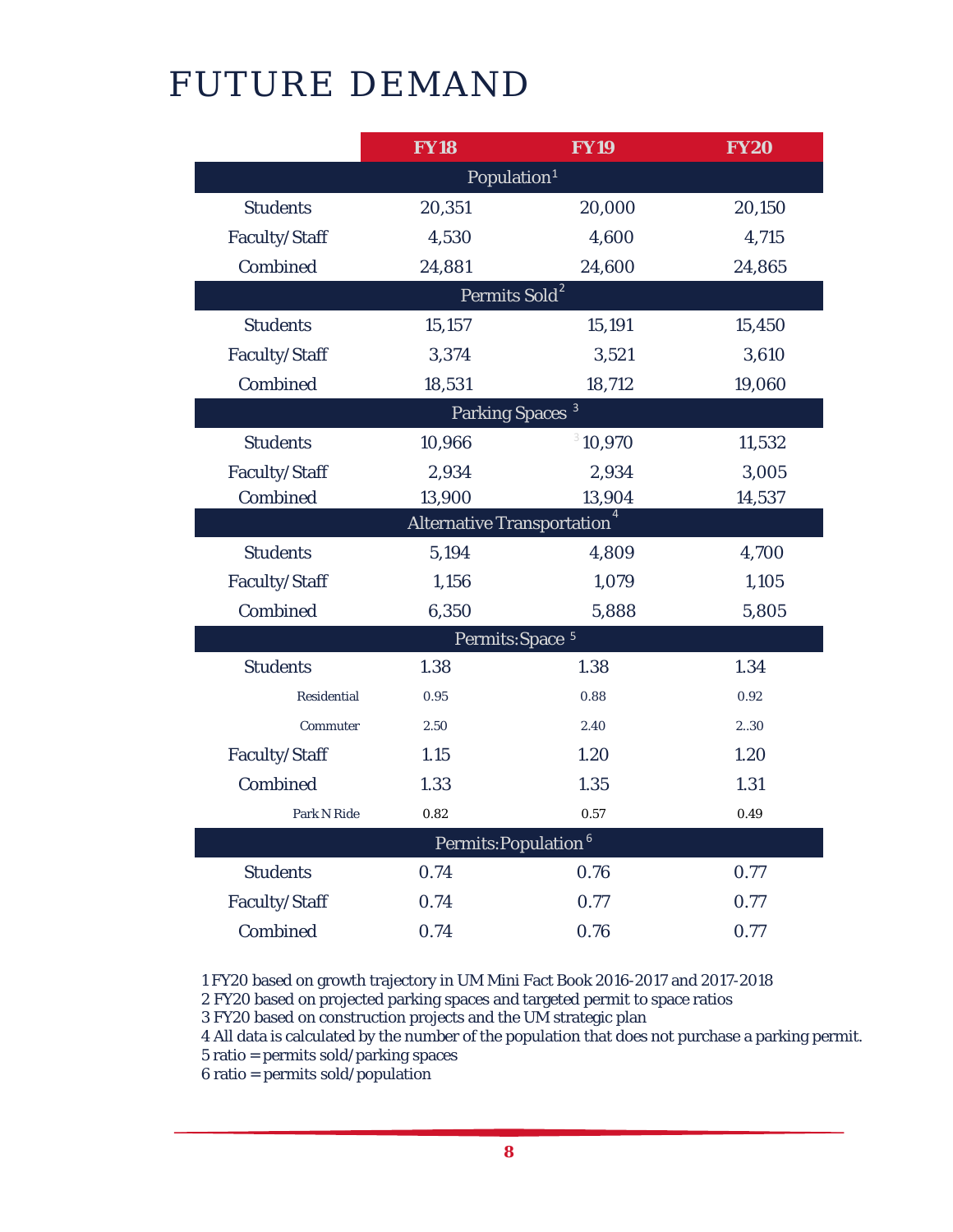### **CHALLENGES**

The stabilization of growth has allowed the department to benefit from past initiatives. The more efficient use of the Pavilion Garage and the completion of the Residential Garage increased inventory.

Fine tuning our zoning to maintain current ratios and planning for a commuter garage in the next 3-5 years will help us continue reducing our commuter permit to space ratio.

Reducing the number of single occupancy vehicles on campus in the future will be essential. Using progressive Transportation Demand Management practices to assist will be a challenge as we begin to steer individuals away from vehicle dependence into a shared transportation system.

The University is not expanding parking operations to include more spaces. The department will be fortunate if they are able to maintain the current inventory of parking spaces. More efficient use of the spaces we have will present the greatest dilemmas in the future. Utilizing the data we have to assist will be essential to our success.

### NEW OR REVISED RULES & REGULATIONS

### **A.1 General Information**

(g) Added: *For the purpose of these regulations, "nose-in parking" involves parking a vehicle so that the rear of the vehicle is pointing toward the drive aisle allowing the license plate to be clearly visible when parking in forward perpendicular parking spaces. [See A.4(r)(r.6)]*

### **A.2 Vehicle Registration**

- (f) Added clause: *The license plate number must be true and correct.*
- (g) Added that a new license place number should be reported *within 24 hours* and the fine was increased to *\$25.*
- (h) Fine increased to \$100.
- (i) Added: *No student is to display a faculty/staff parking permit and park when the person to whom the faculty/staff permit is issued is not in the vehicle when parked. Penalty: \$100.*
- (j) Added clause: *Student decals are vehicle specific. A student cannot register in their name a vehicle that belongs to another student. Decals may not be given, resold, or transferred to another individual.* Penalty: *\$100, other related offenses, subject to loss of campus parking privileges, and judicial review.*
- (k) Residence changes must be made within *24 hours.*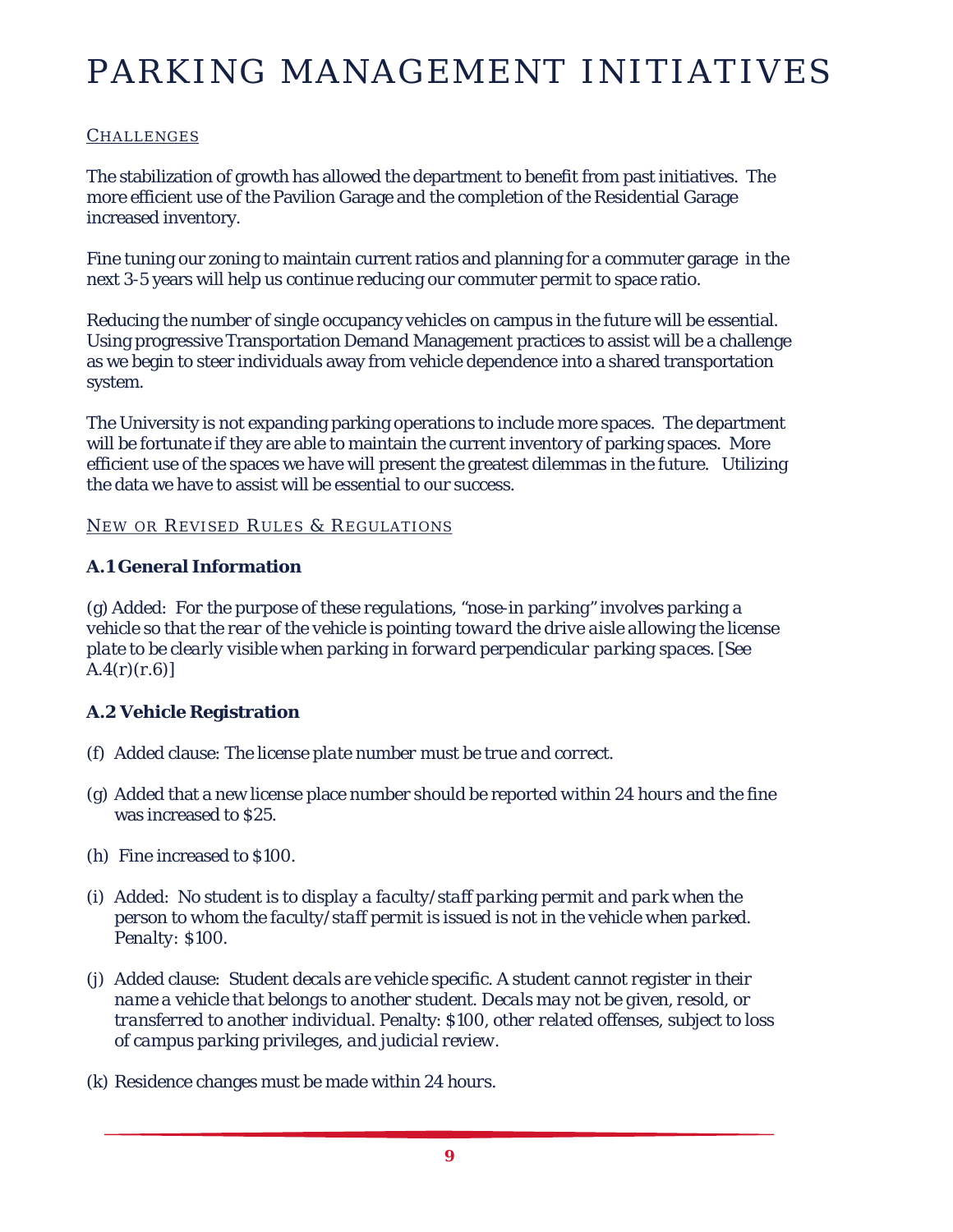### NEW OR REVISED RULES & REGULATIONS - CONTINUED

### **A.2 Vehicle Registration – Cont.**

(l) Fine increased to *Penalty: 1st offense \$50; 2nd offense \$100; 3rd offense \$150 and vehicle booted.*

(n) Added clause: *within 24 hours.*

(o) Fine increased to *\$100.* Added the phrase *Upon termination of employment, the hangtag is to be returned to DPT.* 

(p) Added: *Any full or part-time faculty, staff, external employee and students, and vendors, construction workers, retirees, and visitors who unauthorized and fraudulently produce, manufacture, or replicate a DPT-issued parking permit will be subject to a \$200 fine; referred to judicial review if a student; referred to Human Resources for possible disciplinary action if faculty/staff; and subject to criminal charges.*

### **A.3 Special Parking Accommodations**

(a.2) Added clause: *When so parked, the person to whom the handicap hangtag is issued must be the driver of the vehicle or a passenger in the vehicle or subject to citation for unauthorized parking in a handicap designated parking space.* 

### **A.4 General Regulations, Penalties on Driving and Parking**

(a.2) Increased Immobilization fee to *\$100.*

(a.3) Added clause: *If DPT or UPD removes a boot after regular DPT enforcement hours (8:00 a.m.-5:00 p.m. weekdays), a \$200 removal fee will be assessed.*

(b.1) Adjusted clause to include: restricted to visitor *and handicap parking only.*

(b.2) Added clause: *To determine designated parking areas per hangtag/decal types, consult the DPT website at www.olemiss.edu/parking for an online color-coded parking guide map.*

(b.3) Included *Residential Garage* Zone

(c.1) Inserted the term *faculty/staff* to the term special reserved parking place.

(c.2) Added the term: *Park-n-Ride lots* when describing South Lot and JAC lot.

(d) Pavilion Parking Garage

### Added:

*(1) Parking places in the Pavilion Garage will be sold as reserved parking places by way of a parking permit.*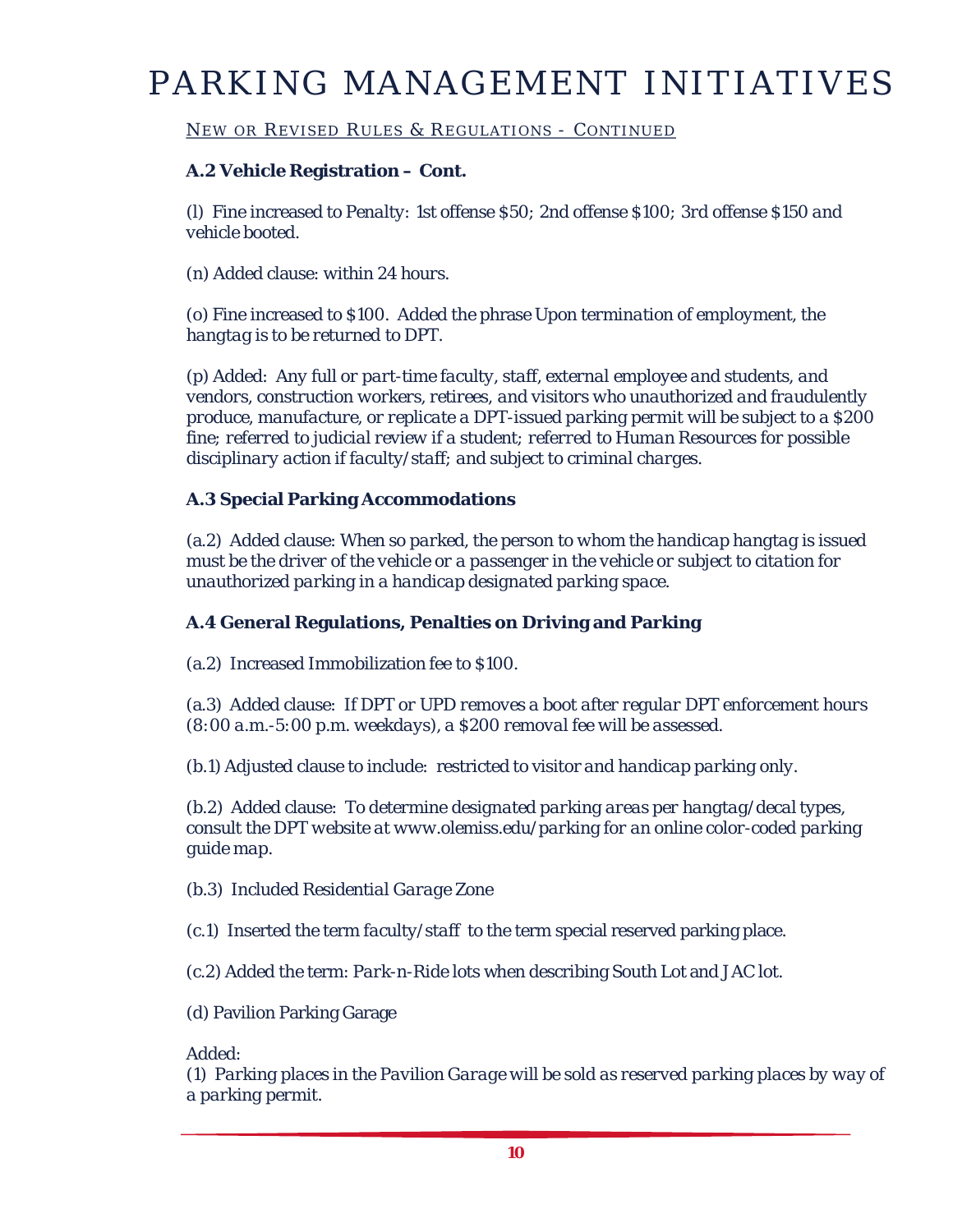NEW OR REVISED RULES & REGULATIONS - CONTINUED

(d) Pavilion Parking Garage – Continued

*(2) These reserved places will entitle the individuals to whom the spaces are sold access to a specific assigned parking place exclusive to that individual. These spaces are guaranteed.*

*(3) The person to whom a space is assigned will have parking access from 7:00 a.m. - 5:00p.m. weekdays except for home football weekends when all vehicles must be removed from the garage by 9:00 p.m. on Friday, and by 5:30 p.m. for home basketball game days.*

(7) Added the clause: *Parking is by special Pavilion Garage permit only. Unauthorized vehicles parked in the Pavilion Garage between 7:00 a.m.-5:00 p.m. weekdays will be subject to \$100 fine and towed at owner's expense.*

(i.3) Inserted the term *faculty/staff* to the term special reserved parking place. Added the clause: (i.e., University Avenue, the Lyceum Circle, and the Rear Alumni Center Lot) and commuter designated areas. They will not be allowed to park in residential designated parking places or in parking spaces otherwise reserved by special posted signage.

(j.2) Added the clause: *7:30 a.m.-5:00 p.m. weekdays.*

(k.1) Added definition of vendor: *Vendor – a vendor is one who performs a contractual service on campus that requires short-term parking for less than one month and does not require consecutive day-to-day parking that extends past one month.*

Added the term, *Short-term* to describe a type of vendor.

(k.2) Added: *Vendors who perform a contractual service on campus that requires consecutive day-to-day parking to exceed one month or more will be considered an external employee and will be issued an external faculty/staff parking permit. [See A.2(n)]*

(l.4) Added the clause: *They are not to be driven on sidewalks. Penalty: \$25. They are prohibited from being parked on sidewalks. Penalty: \$200. [See A.4(h)(h.5)]*

(l.5) Fine increased to *\$100.*

(n.3) Added the clause: *Residential College Faculty Fellow Visitor Parking is also reserved 24 hours/7 days.* Added to penalty: *and subject to tow.*

(n.4) Fines adjusted to: *Penalty: 1st offense \$25; 2nd offense \$50; and 3rd/subsequent offense \$75.*

(n.5) Added to penalty: *and subject to tow.*

(n.6 Fines changed to: *Penalty: \$75 and subject to tow. [See A.3(l)(l.3]*

*(o.1)* Immobilization fee (Repetitious Violations) increased to*: \$100.*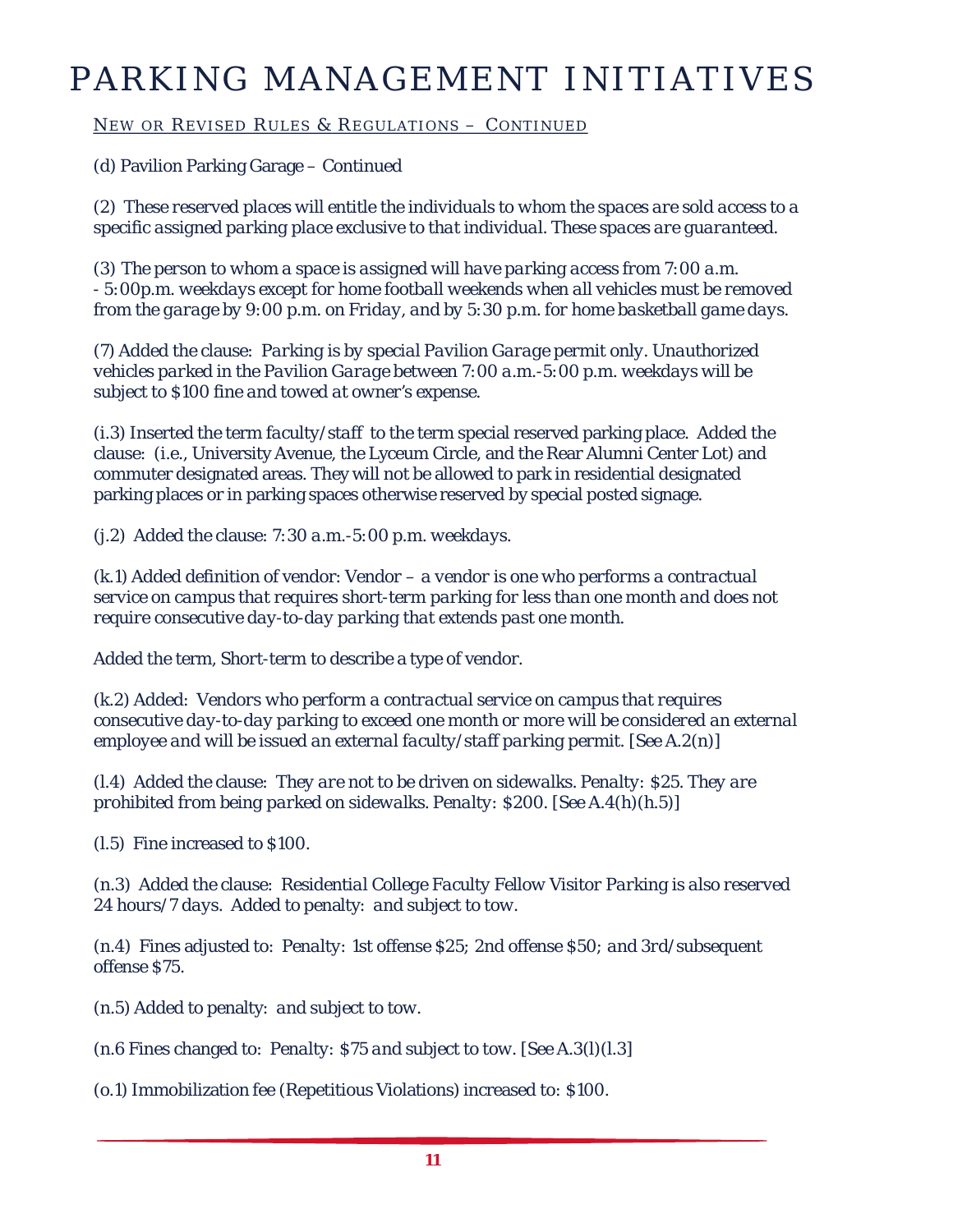### NEW OR REVISED RULES & REGULATIONS - CONTINUED

(r.5) Fines adjusted to: *Penalty: 1st offense \$50; 2nd offense \$100; 3rd offense \$150 and vehicle booted. [See A.2(a.3) and A.2(l)]*

(r.6) Added then **rescinded** (July 2017): *Vehicles shall be parked only in spaces specifically marked for parking and must park "nose-in" in forward perpendicular parking spaces. Penalty: 1st offense "warning citation"; 2nd offense \$25; 3rd offense \$50; and 4th/subsequent offense \$75*

(r.10) Added clauses: *except a Park-N-Ride.* Added penalty to include: *and subject to tow.*

(r.38) Added: *Vehicles with a faculty/staff permit or a commuter decal with a minimum of 2 occupants (a driver and 1 passenger) may park in a special carpool designated parking place. Vehicles with less than total of 2 occupants parked in a special carpool designated parking place will be cited for restricted parking. Penalty: 1st offense \$25; 2nd offense \$50; 3rd/subsequent offense \$75.*

### **A.5 Appeals – Hearing Procedures**

(a) Added the clause: *does not include weekends or University-recognized holidays). Note – the date of the ticket counts as day one in this 7-day count.*

### (e)

- (2) Added the clause: *(Large RED button in the upper right of the parking website)*
- (3) Added: *click on the LOGIN button in the upper right*

### R EVENUE C ONTROL OVERVIEW

Outside of our standard POS systems, we introduced the LUKE II multi-space pay station. Accuracy, low maintenance, and easier management contribute to the success of the revenue control hardware. The plan for the future is to transition to these pay-by-plate pay stations and away from the traditional single-space parking meter.

### PARKING TECHNOLOGY UPGRADES

The more efficient parking of our commuter population remains a high priority for our department. The department continues to use the dispatch office for visual, both video and first hand, estimates of occupancy across the designated commuter lots. This information is still pushed out via the Parker App by Streetline.

The department participated in a pilot project with FoPark systems. They utilize video feeds to determine occupancy of individual spaces. The pilot program displayed the accuracy and streamlined, user-friendly web application. As we continue to add video cameras throughout our parking lots, this solution will become more favorable. Currently, the pricing structure makes the system uneconomical for the department.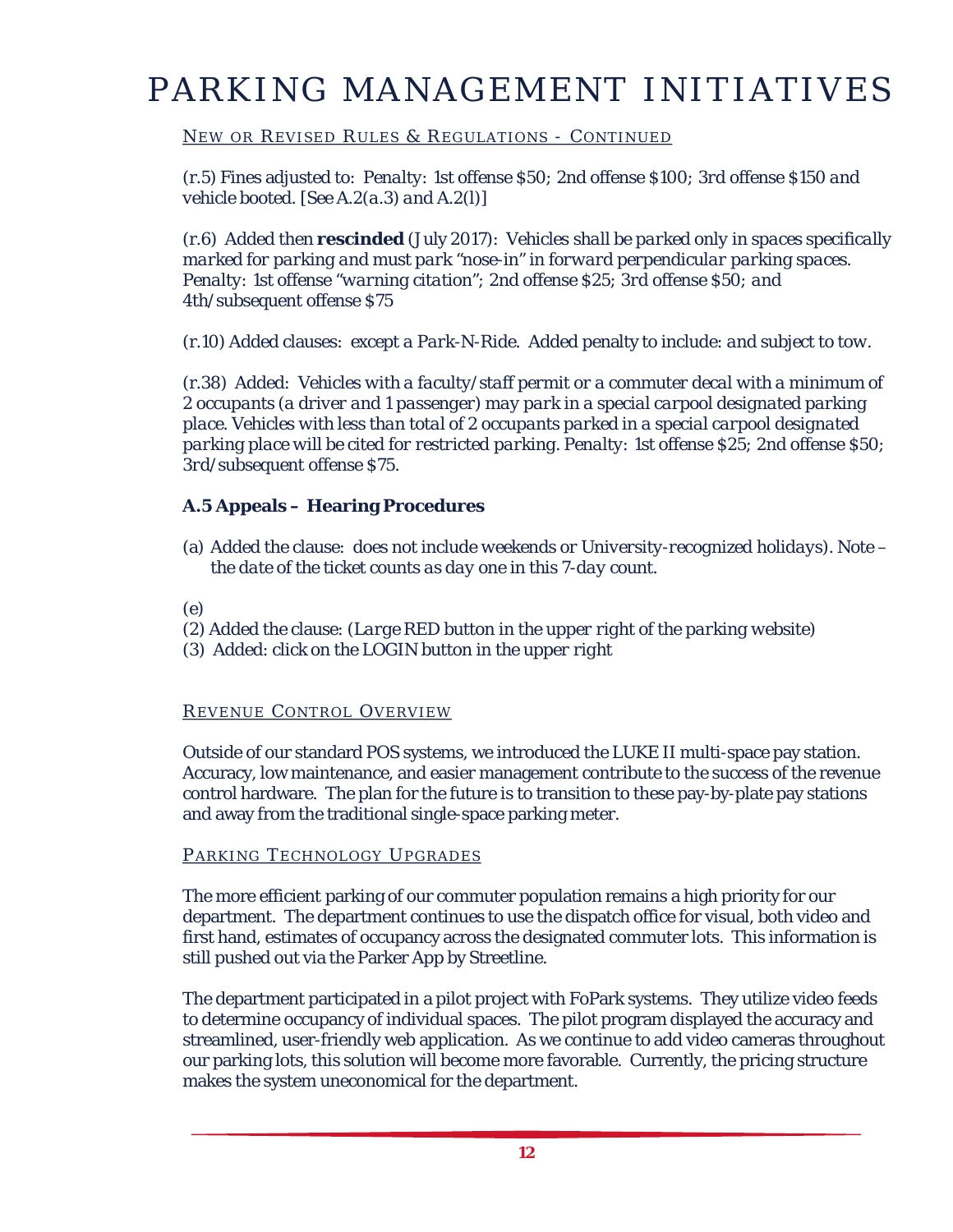### CUSTOMER SERVICE INITIATIVES

The department continues to train front-line staff and engage employees in proven customer service techniques. During the first week of classes we issue warnings for non-egregious violations. This allows time for new community members to understand the rules and regulations and for returning community members to become aware of any changes to the rules and regulations.

The department regularly reviews occupancy data to fulfill waitlisted permit requests. Usually, waitlists are reduced to zero in commuter zones prior to the spring semester. Transitioning to a reserved permit for the Pavilion Garage allowed for the reduction in waitlisted individuals due to more efficient occupancy of the garage's centrally located inventory.

### SAFETY AND RISK MANAGEMENT ISSUES

The opening of a garage in the residential area presented new safety issues for the department. The combination of ease of elevator access, sloped parking, and a new bike share program, create a haven for late night bike races. One such race ended with an accident between a rider and a parked vehicle. Injuries were minor, but required a hospital visit for the individual. Fortunately, the novelty of the after hours bike share races wore off and there has not been any incidents as of late.

On a more serious note, parking structures have become potential locations for individuals wishing to inflict self-harm or attempt suicide. The department's two parking structures are equipped with extensive video systems that are monitored by dispatch to assist in identifying these situations.

### OUTSOURCED OR PURCHASED SERVICES

### **T2 Systems - UNIFI Parking Management Platform**

### *Permit Management*

- Flex software subscriptions to control permit, citation, and appeals management.
- Online and POS sales systems for permits, citations, and appeals.
- Reporting features for financial and customer data management systems.

### *Enforcement*

- Enforcement application software subscriptions for the Mobile Enforcement App.
- Supported mobile printers for authorizing citations in the field.
- Integration with Flex software infrastructure.

### *Pay Station*

- One LUKE II multi-space pay station.
- BOSS software for the LUKE II.
- Digital IRIS web-based backend/dashboard/credit card processing software.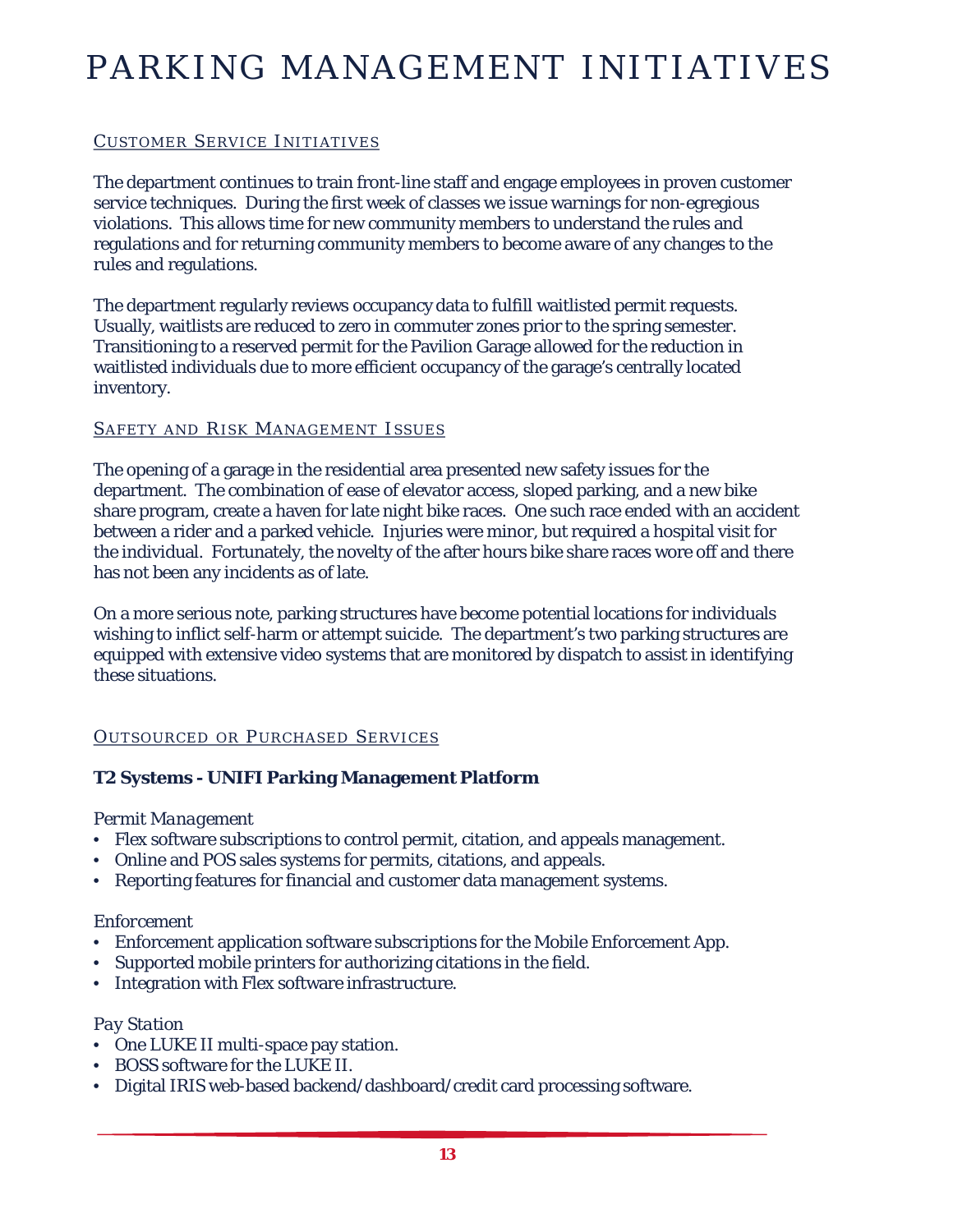### OUTSOURCED OR PURCHASED SERVICES- CONTINUED

### *Access Control Group*

### *Galaxy Access Control System*

- Onsite yearly service
- Yearly gateway fee and hosting
- Remote gate control

### *EMOJO Intercom System*

- Six intercom communication points
- Call routing to department from 7:30am 5:00pm Monday Friday
- After hours answering service

### *IPS Meters*

- 140 single space meters throughout campus
- Credit card processing with web-based management and reporting portal

### *Gameday Daily Services*

- Weekly cleaning of stairwell, elevator, and elevator lobby in Pavilion Garage
- Three deep cleans per year of the stairwell, elevator, and elevator lobby

### *Wood Security*

- Single lane traffic control on All-American Drive.
- JAC gameday security and gameday ADA shuttles.

### *Passport*

- Mobile payment app that is linked to all our IPS meters and the LUKE II pay station
- Used to extend time or pay time with a mobile app-based technology.
- Updates IPS and Digital Iris with payment information and purchased time.

### *Gotcha Bikes*

- Gotcha Bikes is our bike share provider with 50 bikes on campus with 75 racks and 7 hubs.
- Social Bicycles is the technology and app that is utilized on each bike.

### *ZipCar*

• Provides a car share program with one vehicle available on campus.

### *ZimRide*

• Ride sharing website that allows for shared rides to campus and elsewhere.

### *Parker App by Streetline*

• Occupancy app for our commuter lots that are updated through the dispatch office.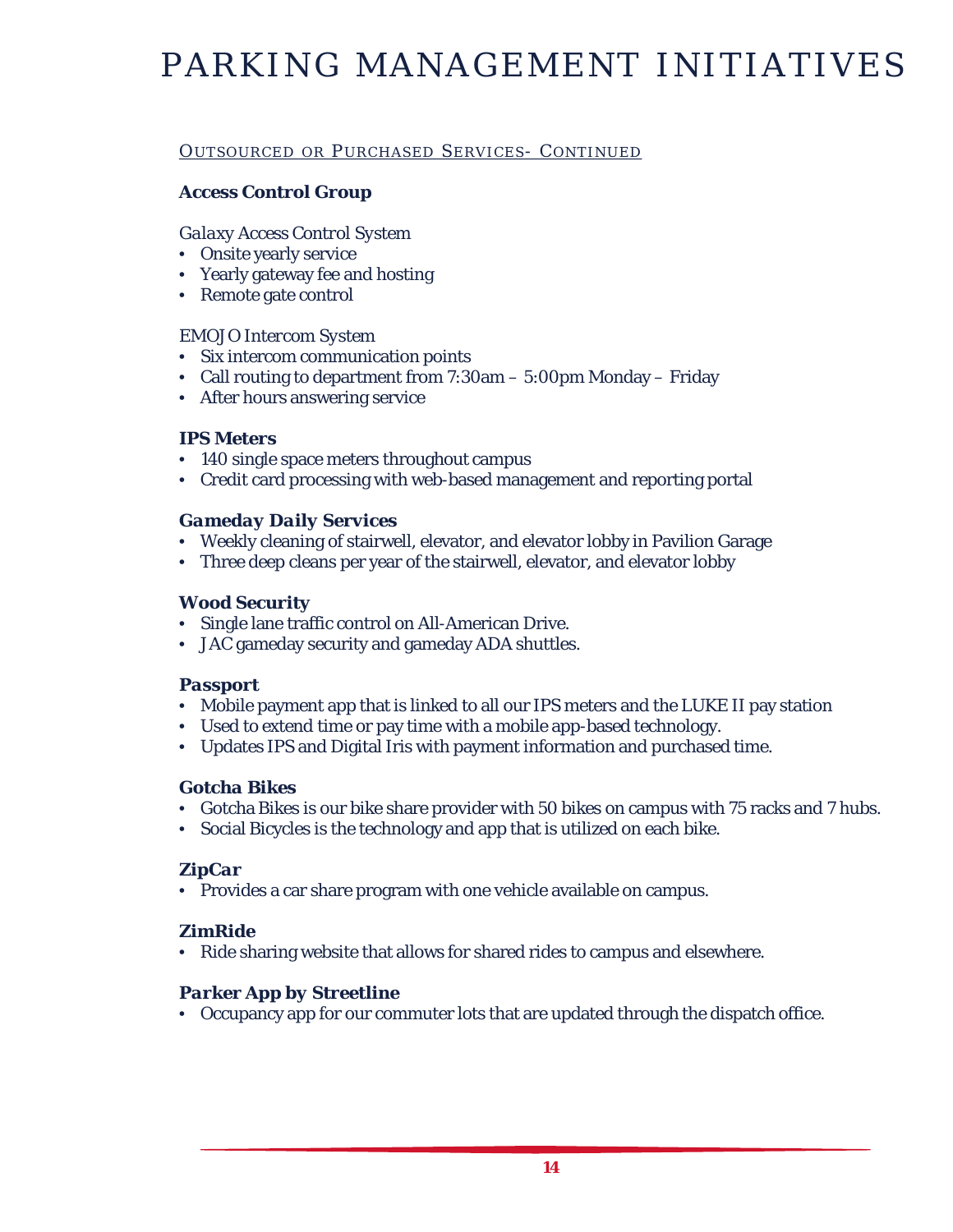### OPPORTUNITIES TO IMPROVE PARKING EFFICIENCY

Near the conclusion of the fiscal year, the department decided to begin the transition to mobile license plate recognition enforcement. The first vehicle and LPR system began the procurement process in May and hope to have the vehicle operational by spring 2019. The long term plan is to purchase another vehicle during 2019 and use the two vehicles integrated into the system by fall 2019.

The plan is to have the vehicles enforcing for a full year or two before we transition from having a hard permit to using the license plate as the permit. In anticipation of the efficiency and to help fund the project, we decreased the size of our enforcement staff from ten to eight PEO's through attrition.

The success of the department's first LUKE II multi-space pay station has led us to consider transitioning out of the traditional single space meters. The plan is to add two more in FY 2019. The LUKE II's reliability and accuracy gives it an advantage over the traditional parking meter. One of the key elements of our survey responses was to add more timed parking for those needing a convenient, short-term parking space.

Complaints from retailers about parking at the JAC became an issue in FY 2018. The layout of the shared use lot caused confusion with Park-n-Ride permit holders and made retail parking availability limited. The lot will be resurfaced and larger island delineators will be created to limit confusion and make the retail parking more visible to the customer.

To improve our commuter inventory, the department is considering changing the designation of the South Lot, currently park and ride, to a commuter zone. The opening in the Recreation and Transportation Center will increase the inventory of park and ride, thus allowing the losses from the South Lot to be absorbed.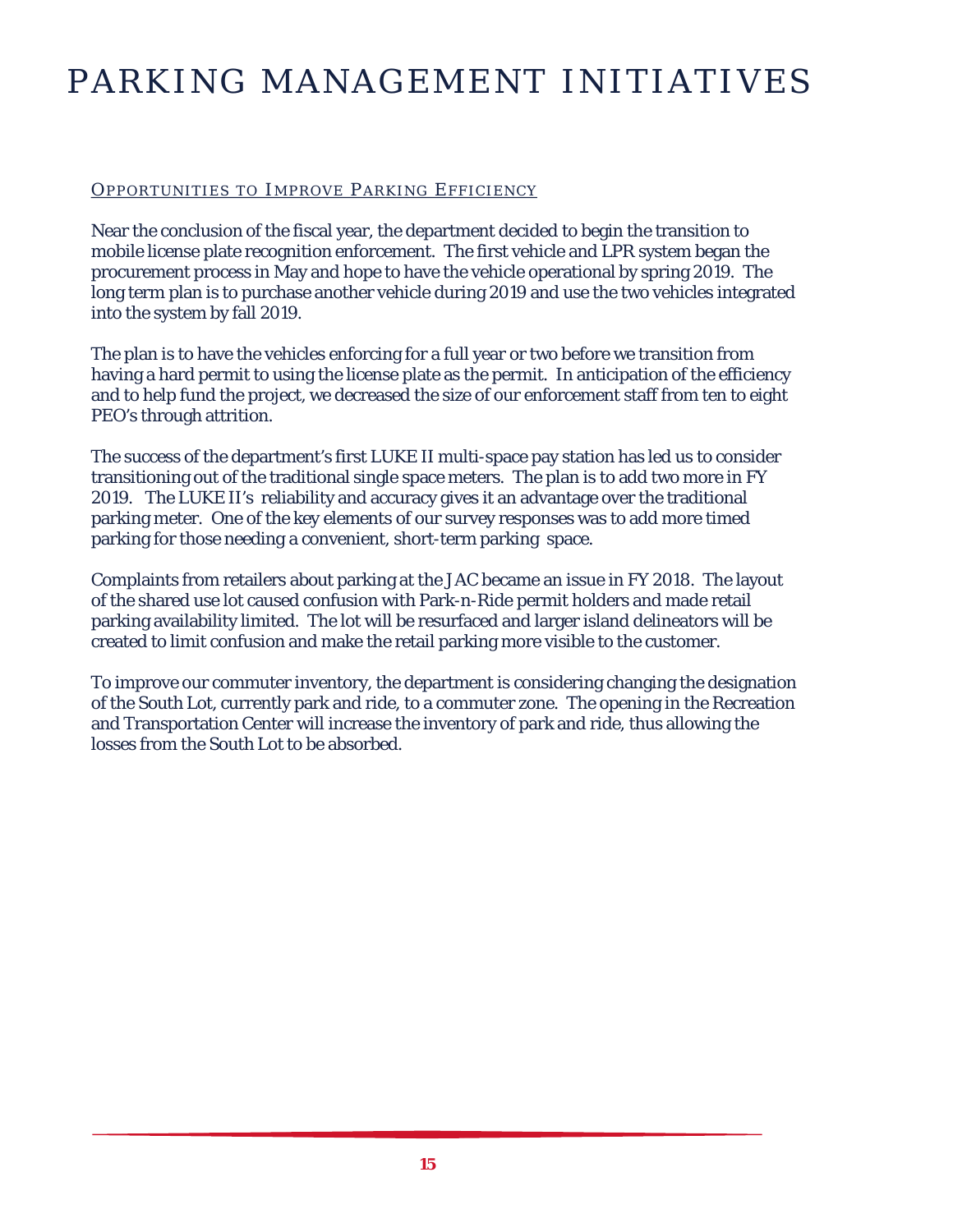# PARKING SYSTEM FINANCIAL OVERVIEW

|             | <b>LINE ITEM</b>            |               | <b>FY2017</b> |                    | <b>FY2018</b> | <b>Change</b> |
|-------------|-----------------------------|---------------|---------------|--------------------|---------------|---------------|
| $\rm R$     | <b>Fines</b>                | <sub>S</sub>  | 1,453,945     | S.                 | 1,211,724     | $-17%$        |
| E           | <b>Permits</b>              | $\mathcal{S}$ | 3,449,681     | S.                 | 4,154,849     | 20%           |
| $\mathbf V$ | <b>Meter</b>                | <sub>S</sub>  | 260,210       | $\mathcal{S}$      | 221,829       | $-15%$        |
| E<br>N      | <b>Rental Facilities</b>    | <sub>S</sub>  | 124,271       | \$                 | 129,828       | 4%            |
| U           | <b>Bike Services</b>        | -S            | 16,424        | $\mathsf{\hat{S}}$ | 20,625        | 26%           |
| E           | <b>Miscellaneous Income</b> | <sup>S</sup>  | 3,703         | $\mathsf{S}$       | 28,354        | 666%          |
|             | <b>Other Transfers</b>      | <sub>S</sub>  | 35,600        | $\mathcal{S}$      | 285,504       | 702%          |
|             | <b>TOTAL REVENUE</b>        | \$            | 5,343,834     | S.                 | 6,052,714     | 13%           |

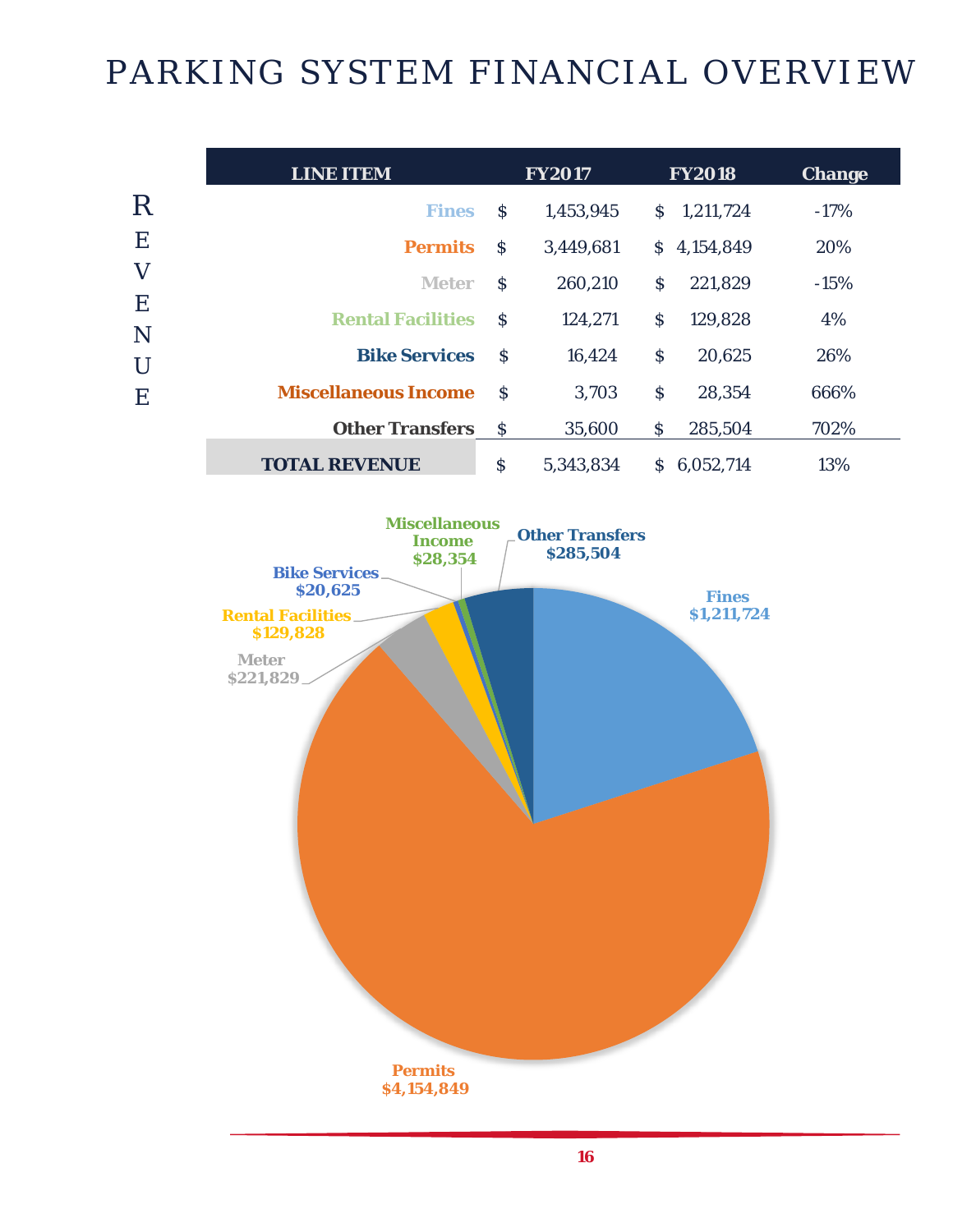# PARKING SYSTEM FINANCIAL OVERVIEW

|           | <b>LINE ITEM</b>                       |                            | <b>FY2017</b>                | <b>FY2018</b>                                                                   | <b>Change</b>                                                                                                                                         |
|-----------|----------------------------------------|----------------------------|------------------------------|---------------------------------------------------------------------------------|-------------------------------------------------------------------------------------------------------------------------------------------------------|
|           |                                        | <b>Salaries</b>            | \$389,935                    | \$388,916                                                                       | 0%                                                                                                                                                    |
| $\bf E$   |                                        | <b>Wages</b>               | \$721,246                    | \$724,705                                                                       | 0%                                                                                                                                                    |
| X         |                                        | <b>Fringe</b>              | \$409,050                    | \$393,415                                                                       | $-4%$                                                                                                                                                 |
| ${\bf P}$ | <b>Travel</b><br><b>Administration</b> |                            | \$24,741                     | \$24,050                                                                        | $-3%$                                                                                                                                                 |
| E         |                                        |                            | \$168,175                    | \$196,942                                                                       | 17%                                                                                                                                                   |
| N         |                                        | <b>Parking Enforcement</b> |                              | \$179,093                                                                       | $-28%$                                                                                                                                                |
| S         | <b>Parking Maintenance</b>             |                            | \$215,481                    | \$26,275                                                                        | $-88%$                                                                                                                                                |
| E         |                                        | <b>Transportation</b>      | \$1,232,327                  | \$1,275,044                                                                     | 3%                                                                                                                                                    |
| S         |                                        | <b>Bike Shop</b>           | \$14,268                     | \$3,441                                                                         | $-76%$                                                                                                                                                |
|           |                                        | <b>Garage</b>              | \$1,270,741                  | \$2,546,852                                                                     | 100%                                                                                                                                                  |
|           | <b>Meter</b>                           |                            | \$41,812                     | \$83,545                                                                        | 100%                                                                                                                                                  |
|           | <b>TOTAL EXPENSES</b>                  |                            | \$4,735,109                  | \$5,842,277                                                                     | 23%                                                                                                                                                   |
|           | <b>Garage</b><br>\$2,546,852           | <b>Meter</b><br>\$83,545   | <b>Salaries</b><br>\$388,916 |                                                                                 |                                                                                                                                                       |
|           | <b>Bike Shop</b>                       |                            |                              | <b>Wages</b><br>\$724,705<br><b>Travel</b><br>\$24,050<br><b>Transportation</b> | <b>Fringe</b><br>\$393,415<br><b>Administration</b><br>\$196,942<br><b>Parking Enforcement</b><br>\$179,093<br><b>Parking Maintenance</b><br>\$26,275 |
|           | \$3,441                                |                            |                              | \$1,275,044                                                                     |                                                                                                                                                       |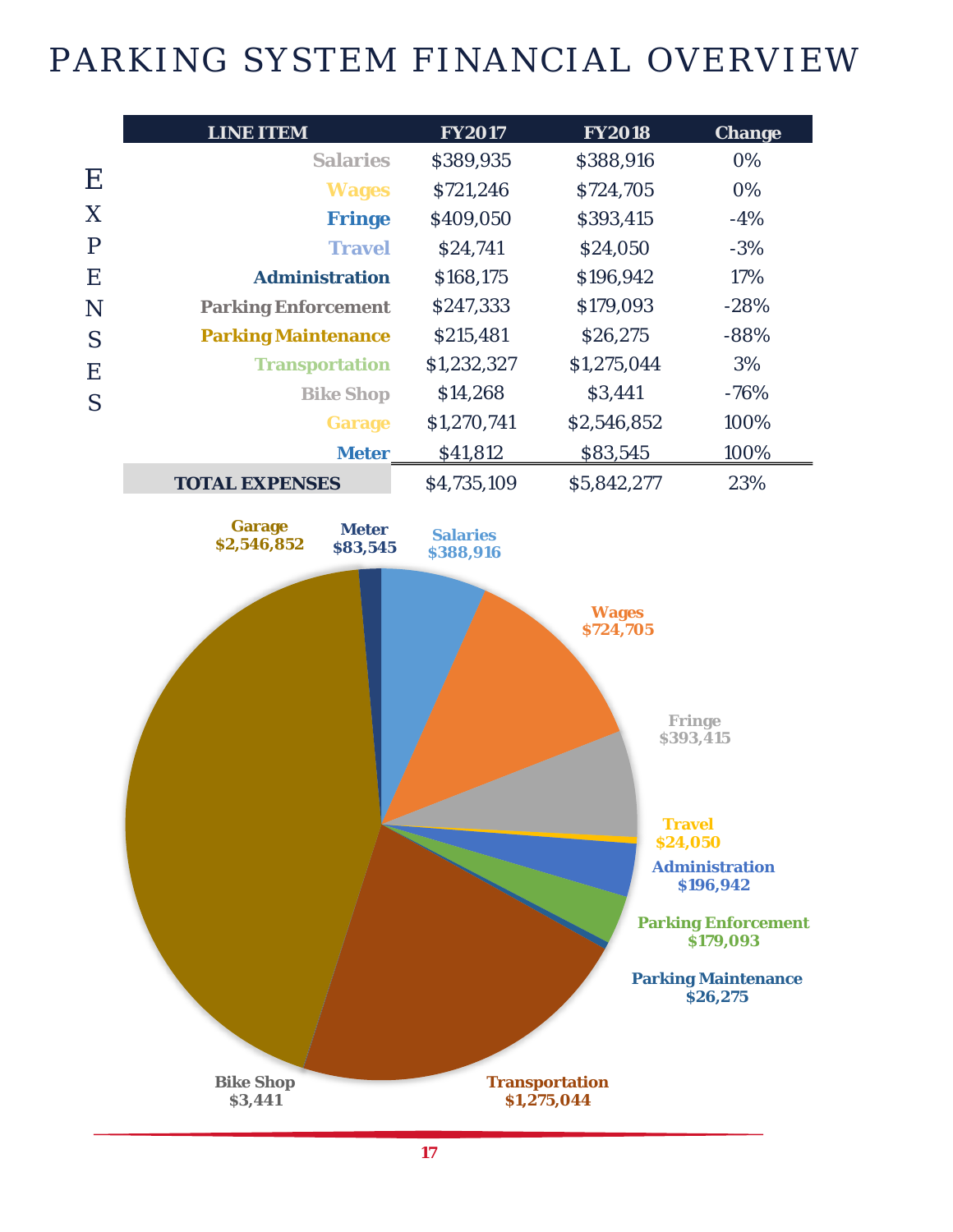# PARKING SYSTEM FINANCIAL OVERVIEW

### DEBT SERVICE OBLIGATIONS

Pavilion Garage debt paid in FY 2018 = \$1,173,768

Remaining Pavilion Garage debt as of 7/1/2018= \$23,409,531

Residential Garage debt paid in FY 2018 = \$1,227,148.43

Remaining Residential Garage debt as of 7/1/2018= \$17,849,356

### NET PROFIT/LOSS

| <b>MONTH</b>     | <b>REVENUE</b> | <b>EXPENSES</b> | <b>PROFIT /</b><br><b>LOSS</b> |
|------------------|----------------|-----------------|--------------------------------|
| <b>July</b>      | 2,942,157      | 325,637         | 2,616,521                      |
| <b>August</b>    | 671,431        | 378,395         | 293,036                        |
| <b>September</b> | 267,872        | 533,249         | (265, 377)                     |
| <b>October</b>   | 258,034        | 465,935         | (207, 901)                     |
| <b>November</b>  | 289,408        | 285,267         | 4,140                          |
| <b>December</b>  | 120,353        | 394,705         | (274, 353)                     |
| <b>January</b>   | 226,483        | 336,429         | (109, 946)                     |
| <b>February</b>  | 476,153        | 157,924         | 318,229                        |
| <b>March</b>     | 172,962        | 500,536         | (327, 575)                     |
| <b>April</b>     | 245,133        | 359,236         | (114, 103)                     |
| <b>May</b>       | 181,809        | 465,934         | (284, 125)                     |
| <b>June</b>      | 200,919        | 1,639,029       | (1, 438, 110)                  |
|                  | \$6,052,714    | \$5,842,277     | \$210,437                      |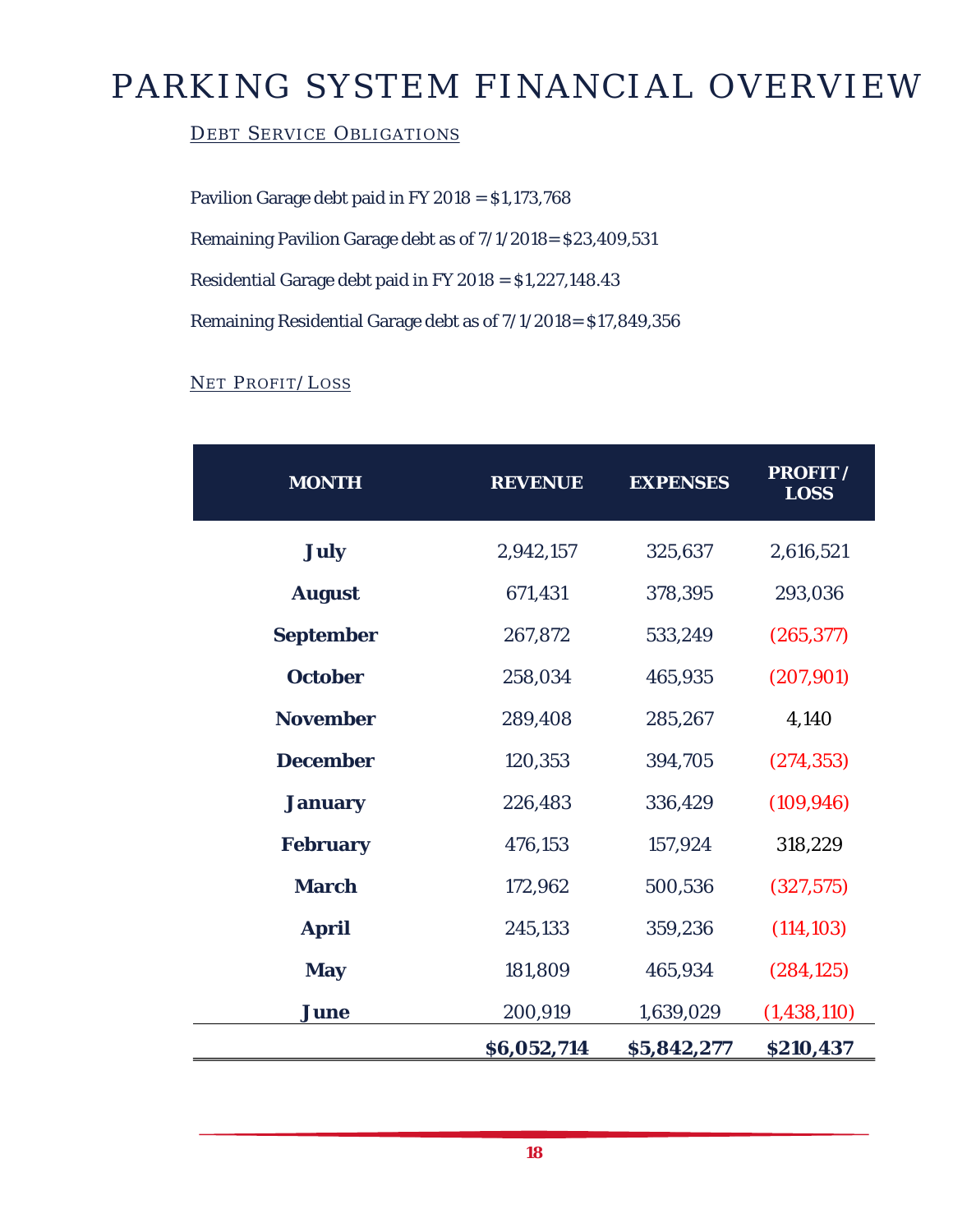# PARKING & TRANSPORTATION PROJECTS

### PRIORITIZED LIST OF NEW PROJECTS

| 1. LPR Enforcement System – 1 equipped vehicle | \$80,000  |
|------------------------------------------------|-----------|
| 2. Camera System – South Avenue Center         | \$165,000 |
| 3. LUKE II Multi-space meter (2)               | \$35,000  |

### PRIORITIZED LIST OF MAINTENANCE PROJECTS

| 1. Fencing of storage area for Residential Garage | \$4,000   |
|---------------------------------------------------|-----------|
| 2. South Oxford Center Garage Repairs             | \$20,000  |
| 3. Jackson Avenue Center Lot refresh              | \$905,000 |
| 4. Valley Lot refresh                             | \$300,000 |

Total Projected \$1,509,000

All costs associated with projects are estimates.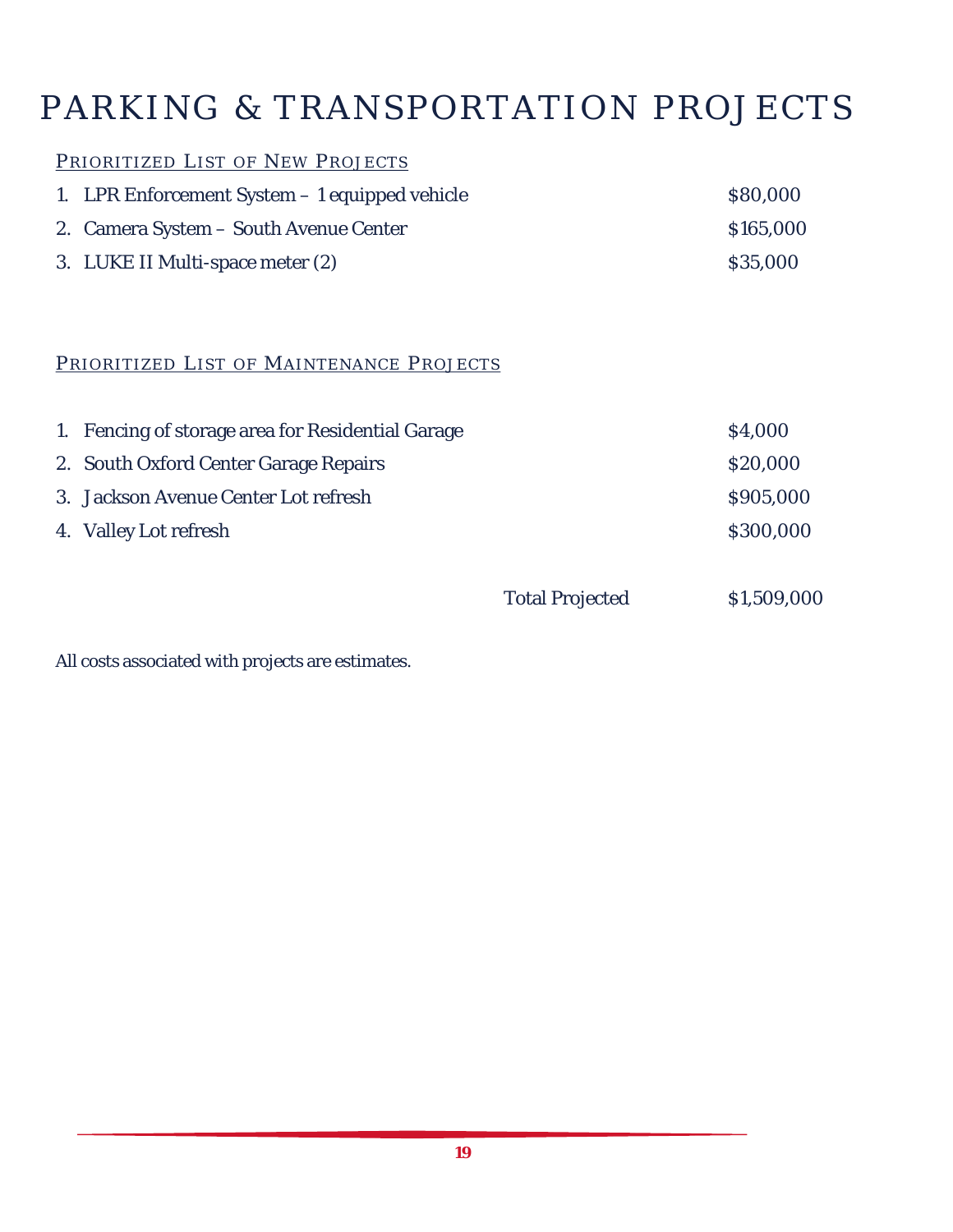# PARKING ENFORCEMENT

### PARKING ENFORCEMENT ISSUES OVERVIEW

Many issues can be presented when looking at parking from an enforcement angle. Some of the issues are a constant, while many can be addressed with minor adjustment to parking policies and procedures or making small investments in technology and equipment. The following are some of the issues that arose this year and solutions implemented.

- *1. Enforcement Officer Safety* 
	- Improving communications has always been a priority. New radios were purchased for our enforcement team allowing them to always be in direct communication with the University Police Department when needed.
	- Upgrades to the base station unit in our dispatch office are on schedule for fall 2018. This will minimize disruption between our officers and our dedicated dispatch office.
- *2. Public Education, Awareness, and a Positive Perception*
	- The department hired a Special Events Assistant that has helped organize departments on campus and visiting groups. This position oversees rentals of equipment and services and will streamline the processes associated with these user groups.
	- The establishment of a stronger digital presence through social media and campus maps has the potential to assist with occupancy data, wayfinding, and other efficiency measures.
- *3. Consistent Enforcement*
	- This issue increases with employees turnover. Efforts have been directed at reducing the rate by engaging and empowering out staff at all levels. The department incentivized enforcement staff by offering pay increases after completion of a probationary period.
	- The department introduced new enforcement technologies, such as the T2's mobile enforcement app with a cellular data connection, to reduce errors and identify opportunities for efficient and accurate enforcement.
	- The utilization of data to assess trends and correct errors will be assisted with the introduction of a mobile LPR enforcement vehicle. This will increase the available data and allow for more consistent enforcement through the reduction of human error.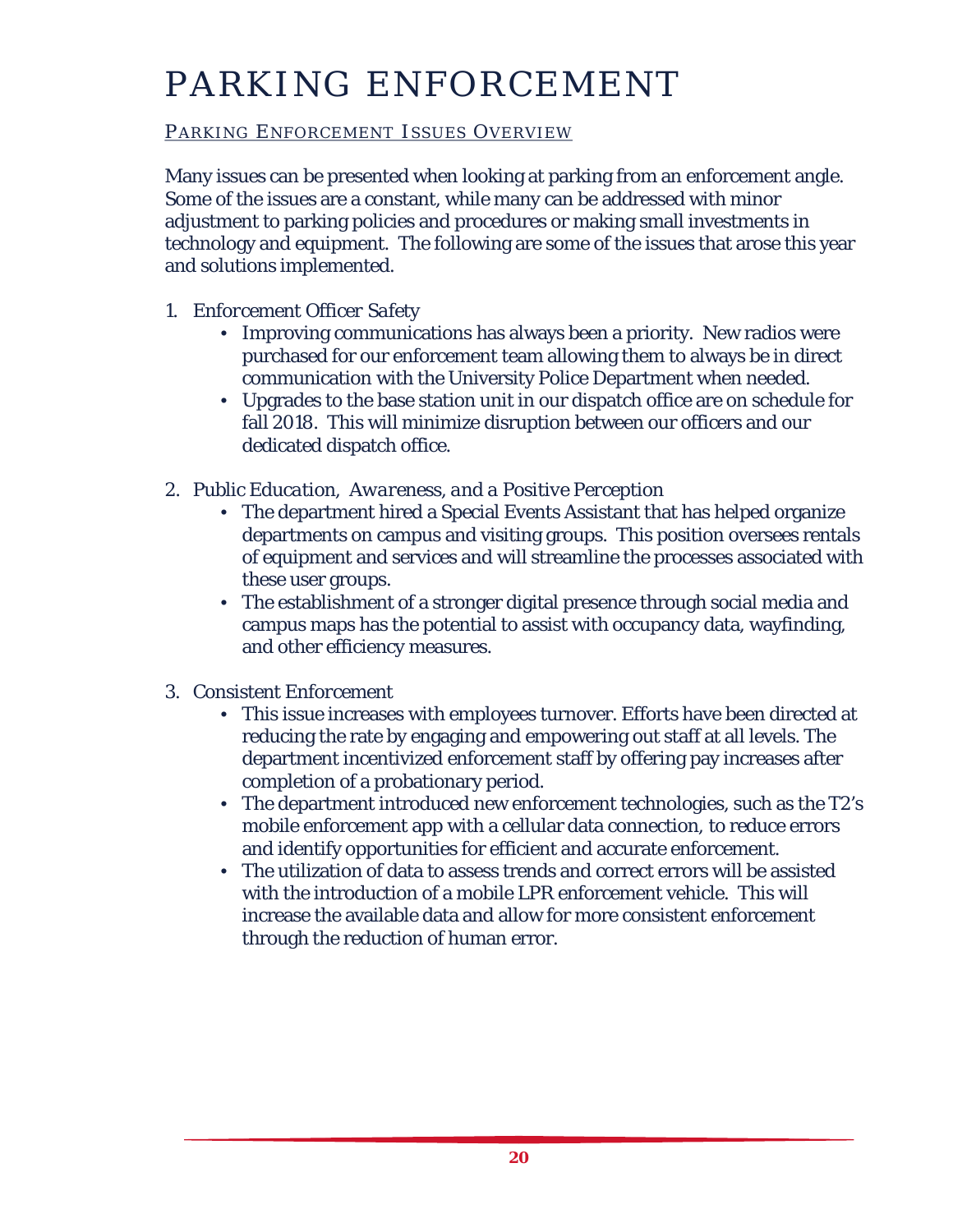# PARKING ENFORCEMENT

PARKING ENFORCEMENT REVENUES AND EXPENSES

| <b>FINE REVENUE</b>           | \$1,211,724 |
|-------------------------------|-------------|
| ENFORCEMENT EXPENSES          |             |
| <b>Wages/Salaries/Fringes</b> | \$511,087   |
| Contractual                   | \$69,957    |
| <b>Commodities</b>            | \$77,609    |
| Equipment                     | \$22,397    |
| <b>Work Orders</b>            | \$9,130     |
| <b>TOTAL EXPENSES</b>         | \$690,180   |

**PARKING CAPITAL OUTLAY** \$210,437

CITATION COLLECTION RATIO

\$1,211,724 : \$1,423,904

85.1%\* of citation revenue is collected (0.8% increase over FY 2018).

PARKING ENFORCEMENT TECHNOLOGIES

- **License Plate Recognition (LPR)**  The efficiency of LPR technology is improving on a yearly basis. The department has long-term plans to implement this technology over the next 2-3 years to assist with enforcement and utilization data collection. The procurement process was started for an equipped vehicle that the department anticipates having operational in the spring of 2019. Additional equipped vehicles will most likely be budgeted for FY 2020 depending on the success with the first LPR vehicle.
- **Utilization and Wayfinding**  Drivers searching for parking spaces increases congestion and traffic. Using real-time parking occupancy data in conjunction with wayfinding applications can decrease the amount of time and fuel wasted by our community. In addition, decreases in traffic and congestion make the campus a safer environment. The department participated in a pilot program with FoPark that gave the department a good understanding of how the camera based solutions operate. In addition, the department will determine if the data collected from the LPR vehicle can assist in collecting occupancy data as well.
- **Multi-space pay stations** LUKE II multi-space pay stations are integrated into our Mobile Enforcement App. This allows for easy enforcement in the field and will allow for seamless enforcement once we transition to mobile LPR enforcement.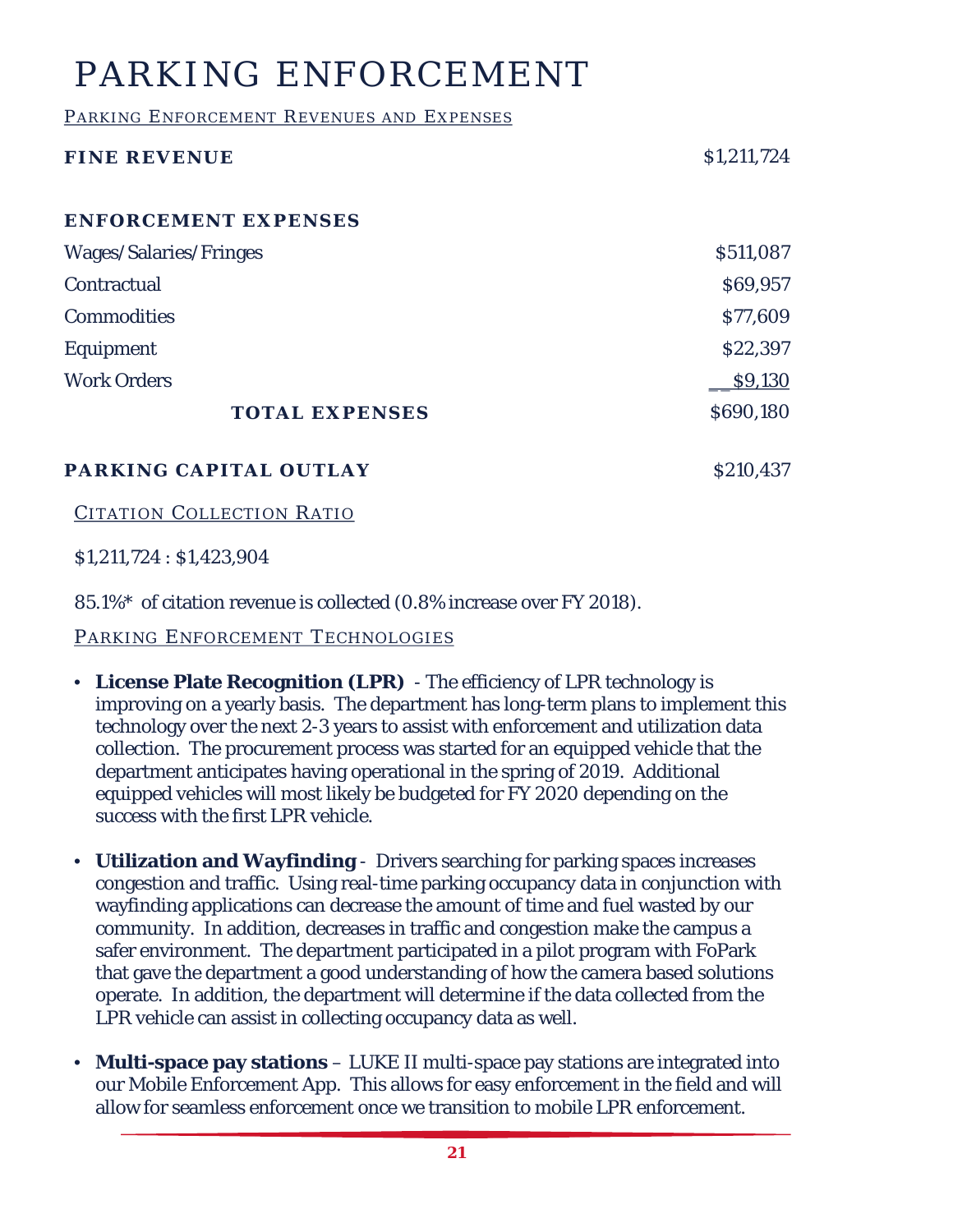# TRANSIT OPERATIONS

### O.U.T. OPERATIONS OVERVIEW

Oxford University Transit celebrated 10 years of service in 2018. The anniversary celebrated the valued partnership between the City of Oxford, the University, and RAPT Dev (formerly McDonald Transit).

### **Responsible Parties for Expenses**

| Capital           |     | Administrative    |     | <i><b>Operating</b></i> |          |  |
|-------------------|-----|-------------------|-----|-------------------------|----------|--|
| Grant             | 80% | Grant             | 80% | Grant                   | 50%      |  |
| City              | 10% | City              | 9%  | City                    | 13%*     |  |
| <b>University</b> | 10% | <b>University</b> | 11% | <b>University</b>       | $37\%$ * |  |

\*The University's increased financial responsibility is due to the four routes that are specific to needs of the University compared to the routes that encompass the needs of both the city and the University. The ratios of these routes are the basis for a 74%/26% split of the non-grant funded 50%.

The routes service areas of high student residential population, park-n-ride lots, off-site lots, and major points of retail and services. The growth in popularity is due to the convenience of the system and an unbalanced supply and demand of parking inventory. Most of the routes have multiple stops on campus and many of them drop off at the centralized transportation hubs located at the Kennon Observatory and the Student Union.

The internal loop route was launched in August 2017 with two buses going in each direction. Popularity increased slowly throughout the year and frequency can be adjusted as ridership grows.



### INTERNAL LOOP RIDERSHIP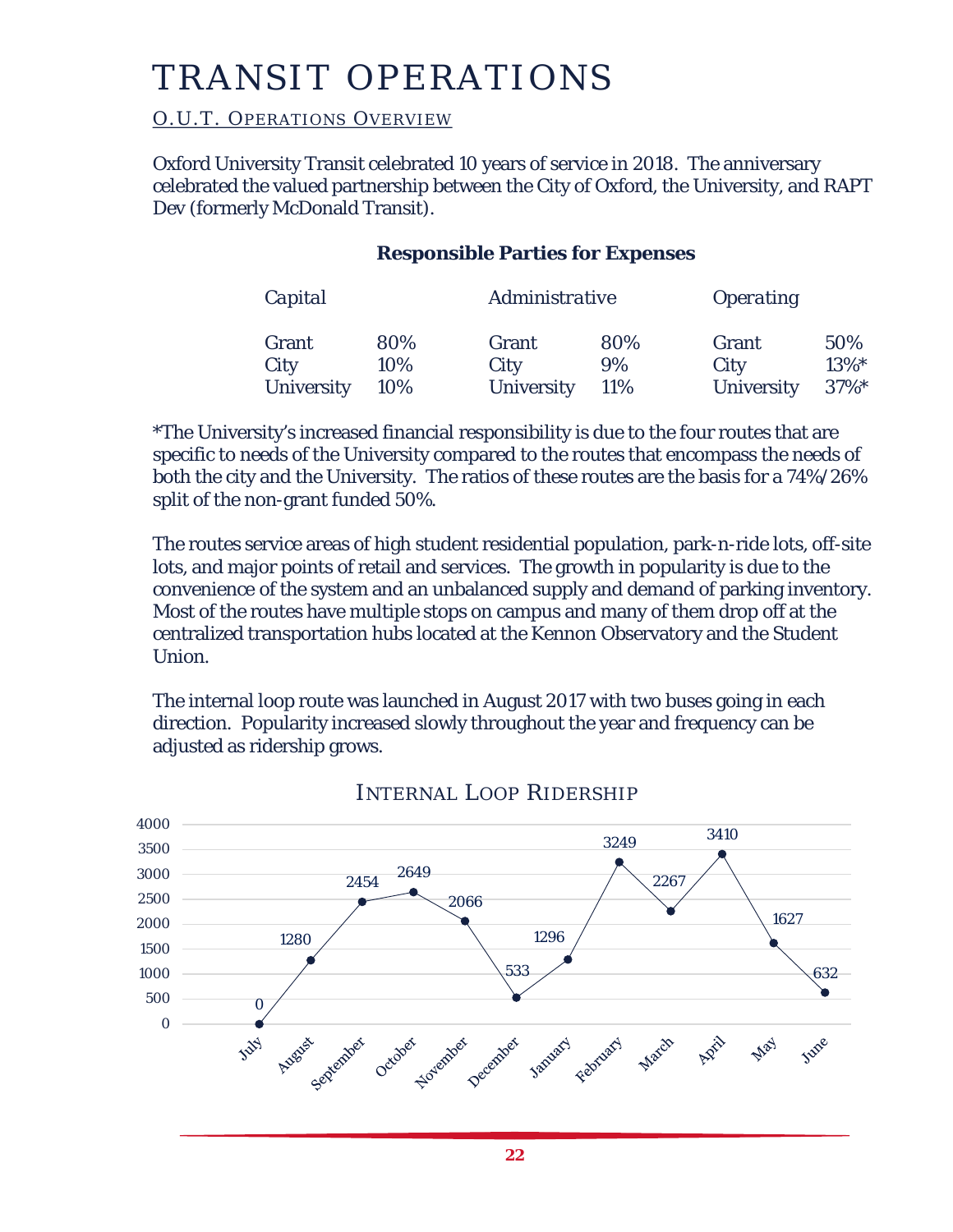# TRANSIT OPERATIONS

### RIDERSHIP STATISTICS

| <b>Routes</b>                     | 2015-2016 | 2016-2017 | 2017-2018 |
|-----------------------------------|-----------|-----------|-----------|
| <b>Blue</b>                       | 68,386    | 69,599    | 60,331    |
| <b>Red</b>                        | 45,574    | 54,555    | 40,355    |
| Green                             | 234,192   | 191,518   | 199,152   |
| <b>Yellow</b>                     | 300,936   | 387,418   | 128,927   |
| <b>Hathorn Express</b>            | 0         | $\Omega$  | 282,495   |
| Purple                            | 2,945     | 2,504     | 3,218     |
| Orange                            | 6,876     | 5,547     | 4,585     |
| <b>Square</b>                     | 2,628     | 2,287     | 1,227     |
| <b>Brown</b>                      | 328,926   | 324,199   | 261,773   |
| Gold                              | 260,903   | 237,780   | 169,209   |
| <b>Rebel Red</b>                  | $\bf{0}$  | $\Omega$  | 9,653     |
| <b>Rebel Blue</b>                 | $\Omega$  | $\Omega$  | 11,810    |
| <b>Silver</b>                     | 22,533    | 42,999    |           |
| <b>Safe Ride</b>                  | $\bf{0}$  | 18,767    | 10,848    |
|                                   |           |           |           |
| <b>University Routes (shaded)</b> | 614,990   | 626,032   | 464,520   |
| <b>Y2Y Growth</b>                 |           | 2%        | $-26%$    |
| <b>All Routes</b>                 | 1,273,899 | 1,337,173 | 1,183,583 |
| Y2Y Growth                        |           | 5%        | $-11%$    |
|                                   |           |           |           |
| <b>Total UM Riders</b>            | 2015-2016 | 2016-2017 | 2017-2018 |
| # of Rider                        | 1,231,751 | 1,302,909 | 1,147,730 |
| % of Total Rider                  | 97.1%     | 97.6%     | 97.4%     |

### TRANSIT OPERATIONS EXPENSES

| Category                    | Amount      |  |
|-----------------------------|-------------|--|
| 0.U.T.                      | \$973,262   |  |
| <b>Shelter Installation</b> | \$2,087     |  |
| Gates                       | \$52,098    |  |
| <b>Traffic Control</b>      | \$53,764    |  |
| <b>Bike Share</b>           | \$106,128   |  |
| Signs/Bike Lanes            | \$14,502    |  |
| Total                       | \$1,201,841 |  |